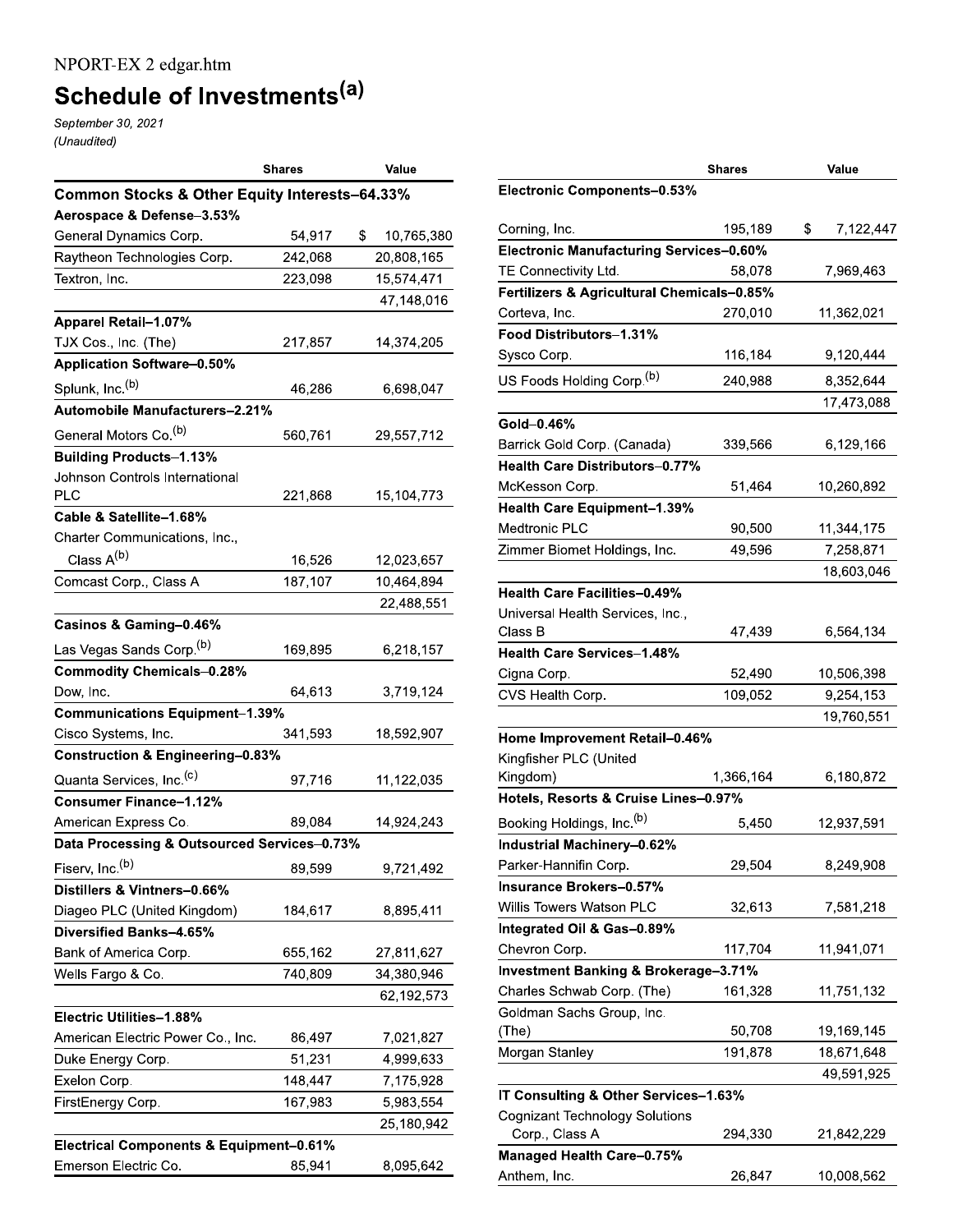L

| Movies & Entertainment-2.12%<br>Netflix, Inc. <sup>(b)</sup><br>\$<br>19,300<br>11,779,562<br>Walt Disney Co. (The) <sup>(b)</sup><br>97,787<br>16,542,627<br>28,322,189<br>Multi-line Insurance-1.75%<br>American International Group,<br>Inc.<br>426,506<br>23,410,914<br>Oil & Gas Exploration & Production-3.43%<br><b>Canadian Natural Resources</b><br>Ltd. (Canada)<br>218,843<br>8,001,436<br>230,876<br>15,646,467<br>ConocoPhillips<br>Devon Energy Corp.<br>361,255<br>12,828,165<br>9,378,676<br>Pioneer Natural Resources Co.<br>56,325<br>45,854,744<br><b>Other Diversified Financial Services-0.64%</b><br>139,687<br>8,575,385<br>Voya Financial, Inc.<br>Pharmaceuticals-4.24%<br>Bristol-Myers Squibb Co.<br>189,308<br>11,201,354<br>GlaxoSmithKline PLC (United<br>Kingdom)<br>363,075<br>6,853,227<br>Johnson & Johnson<br>44,314<br>7,156,711<br>182,740<br>Merck & Co., Inc.<br>13,725,602<br>Pfizer, Inc.<br>159,555<br>6,862,461<br>113,701<br>Sanofi (France)<br>10,945,379<br>56,744,734<br>Railroads-1.35%<br>CSX Corp.<br>606,262<br>18,030,232<br>Real Estate Services-1.77%<br>CBRE Group, Inc., Class A <sup>(b)</sup><br>242,531<br>23,612,818<br>Regional Banks-3.78%<br>Citizens Financial Group, Inc.<br>453,562<br>21,308,343<br>PNC Financial Services Group,<br>63,520<br>12,427,053<br>Inc. (The)<br>Truist Financial Corp.<br>286,759<br>16,818,415<br>50,553,811<br>Semiconductors-2.60%<br>Intel Corp.<br>285,116<br>15,190,980<br>NXP Semiconductors N.V.<br>48,947<br>(China)<br>9,587,249<br>9,983,439<br>QUALCOMM, Inc.<br>77,403<br>34,761,668<br><b>Specialty Chemicals-0.52%</b><br>Axalta Coating Systems Ltd. <sup>(b)</sup><br>236,605<br>6,906,500<br>Tobacco-1.51%<br>Philip Morris International, Inc.<br>213,583<br>20,245,533 | <b>Shares</b> | Value |
|------------------------------------------------------------------------------------------------------------------------------------------------------------------------------------------------------------------------------------------------------------------------------------------------------------------------------------------------------------------------------------------------------------------------------------------------------------------------------------------------------------------------------------------------------------------------------------------------------------------------------------------------------------------------------------------------------------------------------------------------------------------------------------------------------------------------------------------------------------------------------------------------------------------------------------------------------------------------------------------------------------------------------------------------------------------------------------------------------------------------------------------------------------------------------------------------------------------------------------------------------------------------------------------------------------------------------------------------------------------------------------------------------------------------------------------------------------------------------------------------------------------------------------------------------------------------------------------------------------------------------------------------------------------------------------------------------------------------------------------------------------------------------------------|---------------|-------|
|                                                                                                                                                                                                                                                                                                                                                                                                                                                                                                                                                                                                                                                                                                                                                                                                                                                                                                                                                                                                                                                                                                                                                                                                                                                                                                                                                                                                                                                                                                                                                                                                                                                                                                                                                                                          |               |       |
|                                                                                                                                                                                                                                                                                                                                                                                                                                                                                                                                                                                                                                                                                                                                                                                                                                                                                                                                                                                                                                                                                                                                                                                                                                                                                                                                                                                                                                                                                                                                                                                                                                                                                                                                                                                          |               |       |
|                                                                                                                                                                                                                                                                                                                                                                                                                                                                                                                                                                                                                                                                                                                                                                                                                                                                                                                                                                                                                                                                                                                                                                                                                                                                                                                                                                                                                                                                                                                                                                                                                                                                                                                                                                                          |               |       |
|                                                                                                                                                                                                                                                                                                                                                                                                                                                                                                                                                                                                                                                                                                                                                                                                                                                                                                                                                                                                                                                                                                                                                                                                                                                                                                                                                                                                                                                                                                                                                                                                                                                                                                                                                                                          |               |       |
|                                                                                                                                                                                                                                                                                                                                                                                                                                                                                                                                                                                                                                                                                                                                                                                                                                                                                                                                                                                                                                                                                                                                                                                                                                                                                                                                                                                                                                                                                                                                                                                                                                                                                                                                                                                          |               |       |
|                                                                                                                                                                                                                                                                                                                                                                                                                                                                                                                                                                                                                                                                                                                                                                                                                                                                                                                                                                                                                                                                                                                                                                                                                                                                                                                                                                                                                                                                                                                                                                                                                                                                                                                                                                                          |               |       |
|                                                                                                                                                                                                                                                                                                                                                                                                                                                                                                                                                                                                                                                                                                                                                                                                                                                                                                                                                                                                                                                                                                                                                                                                                                                                                                                                                                                                                                                                                                                                                                                                                                                                                                                                                                                          |               |       |
|                                                                                                                                                                                                                                                                                                                                                                                                                                                                                                                                                                                                                                                                                                                                                                                                                                                                                                                                                                                                                                                                                                                                                                                                                                                                                                                                                                                                                                                                                                                                                                                                                                                                                                                                                                                          |               |       |
|                                                                                                                                                                                                                                                                                                                                                                                                                                                                                                                                                                                                                                                                                                                                                                                                                                                                                                                                                                                                                                                                                                                                                                                                                                                                                                                                                                                                                                                                                                                                                                                                                                                                                                                                                                                          |               |       |
|                                                                                                                                                                                                                                                                                                                                                                                                                                                                                                                                                                                                                                                                                                                                                                                                                                                                                                                                                                                                                                                                                                                                                                                                                                                                                                                                                                                                                                                                                                                                                                                                                                                                                                                                                                                          |               |       |
|                                                                                                                                                                                                                                                                                                                                                                                                                                                                                                                                                                                                                                                                                                                                                                                                                                                                                                                                                                                                                                                                                                                                                                                                                                                                                                                                                                                                                                                                                                                                                                                                                                                                                                                                                                                          |               |       |
|                                                                                                                                                                                                                                                                                                                                                                                                                                                                                                                                                                                                                                                                                                                                                                                                                                                                                                                                                                                                                                                                                                                                                                                                                                                                                                                                                                                                                                                                                                                                                                                                                                                                                                                                                                                          |               |       |
|                                                                                                                                                                                                                                                                                                                                                                                                                                                                                                                                                                                                                                                                                                                                                                                                                                                                                                                                                                                                                                                                                                                                                                                                                                                                                                                                                                                                                                                                                                                                                                                                                                                                                                                                                                                          |               |       |
|                                                                                                                                                                                                                                                                                                                                                                                                                                                                                                                                                                                                                                                                                                                                                                                                                                                                                                                                                                                                                                                                                                                                                                                                                                                                                                                                                                                                                                                                                                                                                                                                                                                                                                                                                                                          |               |       |
|                                                                                                                                                                                                                                                                                                                                                                                                                                                                                                                                                                                                                                                                                                                                                                                                                                                                                                                                                                                                                                                                                                                                                                                                                                                                                                                                                                                                                                                                                                                                                                                                                                                                                                                                                                                          |               |       |
|                                                                                                                                                                                                                                                                                                                                                                                                                                                                                                                                                                                                                                                                                                                                                                                                                                                                                                                                                                                                                                                                                                                                                                                                                                                                                                                                                                                                                                                                                                                                                                                                                                                                                                                                                                                          |               |       |
|                                                                                                                                                                                                                                                                                                                                                                                                                                                                                                                                                                                                                                                                                                                                                                                                                                                                                                                                                                                                                                                                                                                                                                                                                                                                                                                                                                                                                                                                                                                                                                                                                                                                                                                                                                                          |               |       |
|                                                                                                                                                                                                                                                                                                                                                                                                                                                                                                                                                                                                                                                                                                                                                                                                                                                                                                                                                                                                                                                                                                                                                                                                                                                                                                                                                                                                                                                                                                                                                                                                                                                                                                                                                                                          |               |       |
|                                                                                                                                                                                                                                                                                                                                                                                                                                                                                                                                                                                                                                                                                                                                                                                                                                                                                                                                                                                                                                                                                                                                                                                                                                                                                                                                                                                                                                                                                                                                                                                                                                                                                                                                                                                          |               |       |
|                                                                                                                                                                                                                                                                                                                                                                                                                                                                                                                                                                                                                                                                                                                                                                                                                                                                                                                                                                                                                                                                                                                                                                                                                                                                                                                                                                                                                                                                                                                                                                                                                                                                                                                                                                                          |               |       |
|                                                                                                                                                                                                                                                                                                                                                                                                                                                                                                                                                                                                                                                                                                                                                                                                                                                                                                                                                                                                                                                                                                                                                                                                                                                                                                                                                                                                                                                                                                                                                                                                                                                                                                                                                                                          |               |       |
|                                                                                                                                                                                                                                                                                                                                                                                                                                                                                                                                                                                                                                                                                                                                                                                                                                                                                                                                                                                                                                                                                                                                                                                                                                                                                                                                                                                                                                                                                                                                                                                                                                                                                                                                                                                          |               |       |
|                                                                                                                                                                                                                                                                                                                                                                                                                                                                                                                                                                                                                                                                                                                                                                                                                                                                                                                                                                                                                                                                                                                                                                                                                                                                                                                                                                                                                                                                                                                                                                                                                                                                                                                                                                                          |               |       |
|                                                                                                                                                                                                                                                                                                                                                                                                                                                                                                                                                                                                                                                                                                                                                                                                                                                                                                                                                                                                                                                                                                                                                                                                                                                                                                                                                                                                                                                                                                                                                                                                                                                                                                                                                                                          |               |       |
|                                                                                                                                                                                                                                                                                                                                                                                                                                                                                                                                                                                                                                                                                                                                                                                                                                                                                                                                                                                                                                                                                                                                                                                                                                                                                                                                                                                                                                                                                                                                                                                                                                                                                                                                                                                          |               |       |
|                                                                                                                                                                                                                                                                                                                                                                                                                                                                                                                                                                                                                                                                                                                                                                                                                                                                                                                                                                                                                                                                                                                                                                                                                                                                                                                                                                                                                                                                                                                                                                                                                                                                                                                                                                                          |               |       |
|                                                                                                                                                                                                                                                                                                                                                                                                                                                                                                                                                                                                                                                                                                                                                                                                                                                                                                                                                                                                                                                                                                                                                                                                                                                                                                                                                                                                                                                                                                                                                                                                                                                                                                                                                                                          |               |       |
|                                                                                                                                                                                                                                                                                                                                                                                                                                                                                                                                                                                                                                                                                                                                                                                                                                                                                                                                                                                                                                                                                                                                                                                                                                                                                                                                                                                                                                                                                                                                                                                                                                                                                                                                                                                          |               |       |
|                                                                                                                                                                                                                                                                                                                                                                                                                                                                                                                                                                                                                                                                                                                                                                                                                                                                                                                                                                                                                                                                                                                                                                                                                                                                                                                                                                                                                                                                                                                                                                                                                                                                                                                                                                                          |               |       |
|                                                                                                                                                                                                                                                                                                                                                                                                                                                                                                                                                                                                                                                                                                                                                                                                                                                                                                                                                                                                                                                                                                                                                                                                                                                                                                                                                                                                                                                                                                                                                                                                                                                                                                                                                                                          |               |       |
|                                                                                                                                                                                                                                                                                                                                                                                                                                                                                                                                                                                                                                                                                                                                                                                                                                                                                                                                                                                                                                                                                                                                                                                                                                                                                                                                                                                                                                                                                                                                                                                                                                                                                                                                                                                          |               |       |
|                                                                                                                                                                                                                                                                                                                                                                                                                                                                                                                                                                                                                                                                                                                                                                                                                                                                                                                                                                                                                                                                                                                                                                                                                                                                                                                                                                                                                                                                                                                                                                                                                                                                                                                                                                                          |               |       |
|                                                                                                                                                                                                                                                                                                                                                                                                                                                                                                                                                                                                                                                                                                                                                                                                                                                                                                                                                                                                                                                                                                                                                                                                                                                                                                                                                                                                                                                                                                                                                                                                                                                                                                                                                                                          |               |       |
|                                                                                                                                                                                                                                                                                                                                                                                                                                                                                                                                                                                                                                                                                                                                                                                                                                                                                                                                                                                                                                                                                                                                                                                                                                                                                                                                                                                                                                                                                                                                                                                                                                                                                                                                                                                          |               |       |
|                                                                                                                                                                                                                                                                                                                                                                                                                                                                                                                                                                                                                                                                                                                                                                                                                                                                                                                                                                                                                                                                                                                                                                                                                                                                                                                                                                                                                                                                                                                                                                                                                                                                                                                                                                                          |               |       |
|                                                                                                                                                                                                                                                                                                                                                                                                                                                                                                                                                                                                                                                                                                                                                                                                                                                                                                                                                                                                                                                                                                                                                                                                                                                                                                                                                                                                                                                                                                                                                                                                                                                                                                                                                                                          |               |       |
|                                                                                                                                                                                                                                                                                                                                                                                                                                                                                                                                                                                                                                                                                                                                                                                                                                                                                                                                                                                                                                                                                                                                                                                                                                                                                                                                                                                                                                                                                                                                                                                                                                                                                                                                                                                          |               |       |
|                                                                                                                                                                                                                                                                                                                                                                                                                                                                                                                                                                                                                                                                                                                                                                                                                                                                                                                                                                                                                                                                                                                                                                                                                                                                                                                                                                                                                                                                                                                                                                                                                                                                                                                                                                                          |               |       |
|                                                                                                                                                                                                                                                                                                                                                                                                                                                                                                                                                                                                                                                                                                                                                                                                                                                                                                                                                                                                                                                                                                                                                                                                                                                                                                                                                                                                                                                                                                                                                                                                                                                                                                                                                                                          |               |       |
|                                                                                                                                                                                                                                                                                                                                                                                                                                                                                                                                                                                                                                                                                                                                                                                                                                                                                                                                                                                                                                                                                                                                                                                                                                                                                                                                                                                                                                                                                                                                                                                                                                                                                                                                                                                          |               |       |
|                                                                                                                                                                                                                                                                                                                                                                                                                                                                                                                                                                                                                                                                                                                                                                                                                                                                                                                                                                                                                                                                                                                                                                                                                                                                                                                                                                                                                                                                                                                                                                                                                                                                                                                                                                                          |               |       |
|                                                                                                                                                                                                                                                                                                                                                                                                                                                                                                                                                                                                                                                                                                                                                                                                                                                                                                                                                                                                                                                                                                                                                                                                                                                                                                                                                                                                                                                                                                                                                                                                                                                                                                                                                                                          |               |       |
|                                                                                                                                                                                                                                                                                                                                                                                                                                                                                                                                                                                                                                                                                                                                                                                                                                                                                                                                                                                                                                                                                                                                                                                                                                                                                                                                                                                                                                                                                                                                                                                                                                                                                                                                                                                          |               |       |
|                                                                                                                                                                                                                                                                                                                                                                                                                                                                                                                                                                                                                                                                                                                                                                                                                                                                                                                                                                                                                                                                                                                                                                                                                                                                                                                                                                                                                                                                                                                                                                                                                                                                                                                                                                                          |               |       |
| <b>Wireless Telecommunication Services-0.41%</b>                                                                                                                                                                                                                                                                                                                                                                                                                                                                                                                                                                                                                                                                                                                                                                                                                                                                                                                                                                                                                                                                                                                                                                                                                                                                                                                                                                                                                                                                                                                                                                                                                                                                                                                                         |               |       |

|                                                | Principal     |               |
|------------------------------------------------|---------------|---------------|
|                                                | Amount        | Value         |
| Aerospace & Defense-(continued)                |               |               |
| <b>Precision Castparts</b>                     |               |               |
| Corp., 2.50%,                                  |               |               |
| 01/15/2023                                     | \$<br>333,000 | \$<br>340,579 |
| Raytheon Technologies                          |               |               |
| Corp., 4.45%,<br>11/16/2038                    |               |               |
|                                                | 308,000       | 373,281       |
|                                                |               | 2,883,751     |
| <b>Agricultural &amp; Farm Machinery-0.09%</b> |               |               |
| Deere & Co., 2.60%,                            |               |               |
| 06/08/2022                                     | 1,161,000     | 1,173,230     |
| <b>Agricultural Products-0.02%</b>             |               |               |
| Ingredion, Inc., 6.63%,                        |               |               |
| 04/15/2037                                     | 232,000       | 323,137       |
| Air Freight & Logistics-0.06%                  |               |               |
| FedEx Corp., 4.90%,                            |               |               |
| 01/15/2034                                     | 402,000       | 495,983       |
| United Parcel Service,                         |               |               |
| Inc., 3.40%, 11/15/2046                        | 240,000       | 265,866       |
|                                                |               | 761,849       |
| Airlines–0.32%                                 |               |               |
| American Airlines Pass-                        |               |               |
| <b>Through Trust, Series</b>                   |               |               |
| 2014-1, Class A,                               |               |               |
| 3.70%, 04/01/2028                              | 283,164       | 289,038       |
| JetBlue Airways Corp.,                         |               |               |
| Conv., 0.50%,                                  |               |               |
| 04/01/2026 <sup>(d)</sup>                      | 1,732,000     | 1,705,750     |
| Spirit Airlines, Inc., Conv.,                  |               |               |
| 1.00%, 05/15/2026                              | 1,157,000     | 1,089,797     |
| United Airlines Pass-                          |               |               |
| Through Trust,                                 |               |               |
| Series 2012-1, Class A,                        |               |               |
| 4.15%, 04/11/2024                              | 281,906       | 298,035       |
| Series 2014-2, Class A,                        |               |               |
| 3.75%, 09/03/2026                              | 349,332       | 368,156       |
| Series 2018-1, Class                           |               |               |
| AA, 3.50%, 03/01/2030                          | 439,644       | 465,144       |
|                                                |               | 4,215,920     |
| <b>Alternative Carriers-0.21%</b>              |               |               |
| Liberty Latin America Ltd.                     |               |               |
| (Chile), Conv., 2.00%,                         |               |               |
| 07/15/2024                                     | 2,743,000     | 2,797,860     |
| <b>Application Software-0.82%</b>              |               |               |
| Dropbox, Inc., Conv.,                          |               |               |
| 0.00%, 03/01/2026 <sup>(d)(e)</sup>            | 4,171,000     | 4,377,591     |
| salesforce.com, inc.,                          |               |               |
| 2.70%, 07/15/2041                              | 1,413,000     | 1,410,515     |
| Splunk, Inc., Conv.,                           |               |               |
| 1.13%, 06/15/2027                              | 5.278.000     | 5.202.129     |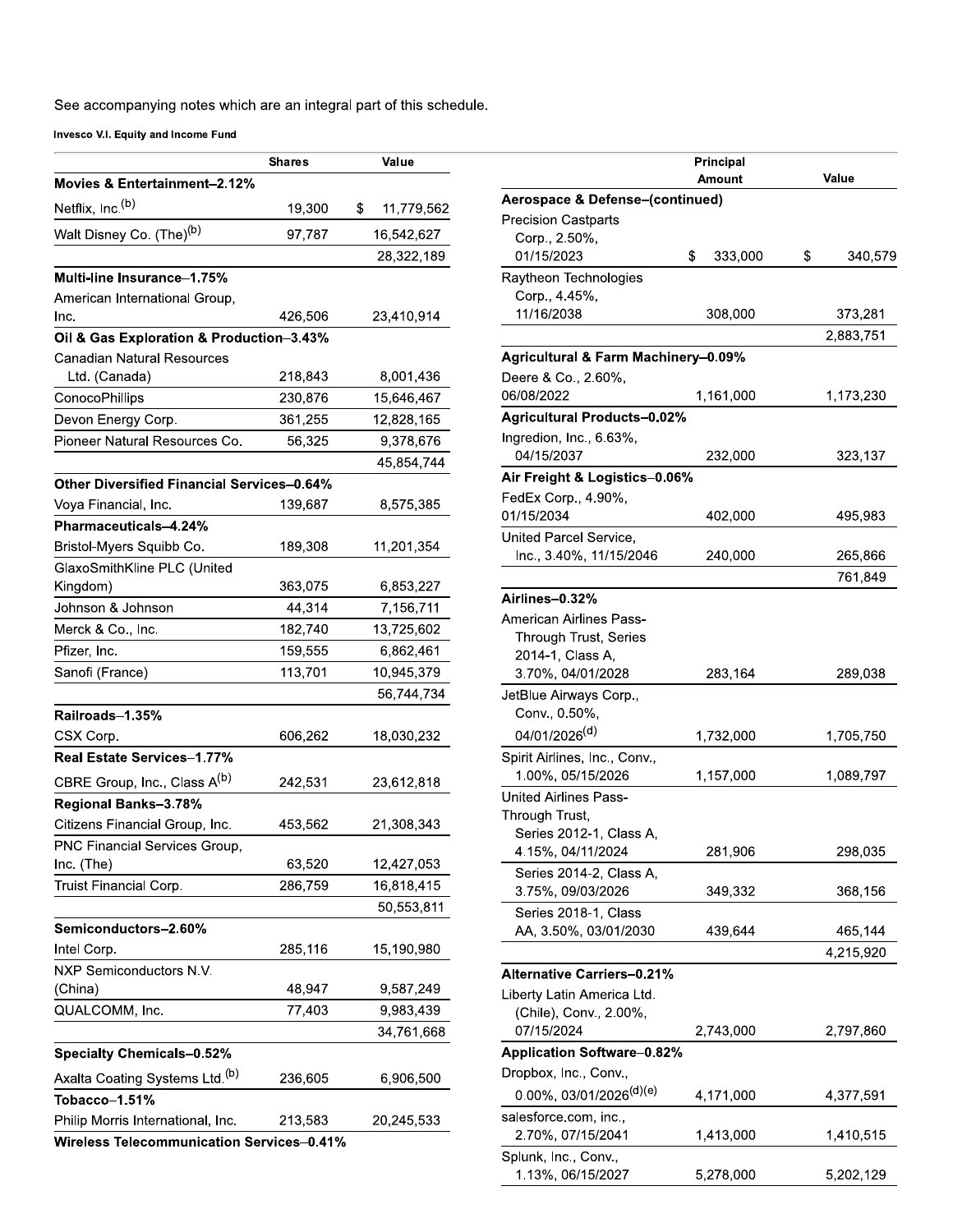| Vodafone Group PLC (United<br>Kingdom)                                                                | 3,657,538                  | 5,532,538   | Asset Management & Custody Banks-0.30%                                        |           | 10,990,235 |
|-------------------------------------------------------------------------------------------------------|----------------------------|-------------|-------------------------------------------------------------------------------|-----------|------------|
| Total Common Stocks & Other Equity<br>Interests (Cost \$575,310,857)                                  |                            | 860,163,080 | Apollo Management<br>Holdings L.P., 4.00%,                                    |           |            |
|                                                                                                       | Principal<br><b>Amount</b> |             | 05/30/2024 <sup>(d)</sup>                                                     | 2,755,000 | 2,980,664  |
| U.S. Dollar Denominated Bonds & Notes-19.86%<br>Aerospace & Defense-0.22%<br>Boeing Co. (The), 5.81%, |                            |             | <b>Brookfield Asset</b><br>Management, Inc.<br>(Canada), 4.00%,<br>01/15/2025 | 445,000   | 483,723    |
| 05/01/2050                                                                                            | \$1,625,000                | 2,169,891   | Carlyle Holdings Finance<br>LLC, 3.88%,                                       |           |            |
|                                                                                                       |                            |             | 02/01/2023(d)                                                                 | 103,000   | 107,344    |
|                                                                                                       |                            |             | KKR Group Finance Co.<br>III LLC, 5.13%,                                      |           |            |
|                                                                                                       |                            |             | 06/01/2044 <sup>(d)</sup>                                                     | 372,000   | 481,449    |
|                                                                                                       |                            |             |                                                                               |           | 4,053,180  |
|                                                                                                       |                            |             | Automobile Manufacturers-0.26%                                                |           |            |
|                                                                                                       |                            |             | General Motors Co.,<br>6.60%, 04/01/2036                                      | 377,000   | 506,722    |
|                                                                                                       |                            |             | <b>General Motors Financial</b><br>Co., Inc., 5.25%,                          |           |            |
|                                                                                                       |                            |             | 03/01/2026                                                                    | 480,000   | 548,785    |

| See accompanying notes which are an integral part of this |                     |    |           |  |  |  |
|-----------------------------------------------------------|---------------------|----|-----------|--|--|--|
| Invesco V.I. Equity and Income Fund                       |                     |    |           |  |  |  |
|                                                           | Principal<br>Amount |    | Value     |  |  |  |
| Automobile Manufacturers-(continued)                      |                     |    |           |  |  |  |
| Toyota Motor Credit Corp.,                                |                     |    |           |  |  |  |
| 2.60%, 01/11/2022                                         | \$2,460,000         | \$ | 2,476,012 |  |  |  |
|                                                           |                     |    | 3,531,519 |  |  |  |
| Biotechnology-0.55%                                       |                     |    |           |  |  |  |
| AbbVie, Inc.,                                             |                     |    |           |  |  |  |
| 4.50%, 05/14/2035                                         | 694,000             |    | 830,474   |  |  |  |
| 4.05%, 11/21/2039                                         | 1,322,000           |    | 1,520,790 |  |  |  |
| 4.85%, 06/15/2044                                         | 264,000             |    | 332,523   |  |  |  |
| Gilead Sciences, Inc.,                                    |                     |    |           |  |  |  |
| 3.25%, 09/01/2022                                         | 2,070,000           |    | 2,116,661 |  |  |  |
| Neurocrine Biosciences,                                   |                     |    |           |  |  |  |
| Inc., Conv., 2.25%,                                       |                     |    |           |  |  |  |
| 05/15/2024                                                | 1,875,000           |    | 2,504,665 |  |  |  |
|                                                           |                     |    | 7,305,113 |  |  |  |
| Brewers-0.24%                                             |                     |    |           |  |  |  |
| Anheuser-Busch Cos.                                       |                     |    |           |  |  |  |
| LLC/Anheuser-Busch InBev                                  |                     |    |           |  |  |  |
| Worldwide, Inc. (Belgium),                                |                     |    |           |  |  |  |
| 4.70%, 02/01/2036                                         | 959,000             |    | 1,159,780 |  |  |  |
| 4.90%, 02/01/2046                                         | 538,000             |    | 662,328   |  |  |  |
| Heineken N.V.                                             |                     |    |           |  |  |  |
| (Netherlands), 3.50%,                                     |                     |    |           |  |  |  |
| 01/29/2028(d)                                             | 945,000             |    | 1,033,062 |  |  |  |
| Molson Coors Beverage                                     |                     |    |           |  |  |  |
| Co., 4.20%, 07/15/2046 <sup>(c)</sup>                     | 377,000             |    | 418,015   |  |  |  |
|                                                           |                     |    | 3,273,185 |  |  |  |
| Cable & Satellite-1.66%                                   |                     |    |           |  |  |  |

|              |                                                | Principal   |                 |  |  |  |  |
|--------------|------------------------------------------------|-------------|-----------------|--|--|--|--|
| <b>/alue</b> |                                                | Amount      | Value           |  |  |  |  |
|              | <b>Communications Equipment-(continued)</b>    |             |                 |  |  |  |  |
|              | Viavi Solutions, Inc.,                         |             |                 |  |  |  |  |
| 2,476,012    | Conv.,                                         |             |                 |  |  |  |  |
| 3,531,519    | 1.75%, 06/01/2023                              | \$1,556,000 | \$<br>1,954,699 |  |  |  |  |
|              | 1.00%, 03/01/2024                              | 1,874,000   | 2,443,227       |  |  |  |  |
|              |                                                |             | 5,448,569       |  |  |  |  |
| 830,474      | <b>Computer &amp; Electronics Retail-0.05%</b> |             |                 |  |  |  |  |
| 1,520,790    | Dell International LLC/EMC                     |             |                 |  |  |  |  |
| 332,523      | Corp.,                                         |             |                 |  |  |  |  |
|              | 5.45%, 06/15/2023                              | 613,000     | 657,645         |  |  |  |  |
| 2,116,661    | 8.35%, 07/15/2046                              | 14,000      | 22,749          |  |  |  |  |
|              |                                                |             | 680,394         |  |  |  |  |
|              | <b>Consumer Finance-0.15%</b>                  |             |                 |  |  |  |  |
| 2,504,665    | American Express Co.,                          |             |                 |  |  |  |  |
| 7,305,113    | 3.63%, 12/05/2024                              | 324,000     | 351,569         |  |  |  |  |
|              | Capital One Financial Corp.,                   |             |                 |  |  |  |  |
|              | 3.20%, 01/30/2023                              | 958,000     | 992,048         |  |  |  |  |
|              | Synchrony Financial,                           |             |                 |  |  |  |  |
|              | 3.95%, 12/01/2027                              | 556,000     | 613,749         |  |  |  |  |
| 1,159,780    |                                                |             | 1,957,366       |  |  |  |  |
| 662,328      | Data Processing & Outsourced Services-0.11%    |             |                 |  |  |  |  |
|              | Fiserv, Inc., 3.80%,                           |             |                 |  |  |  |  |
|              | 10/01/2023                                     | 1,412,000   | 1,501,437       |  |  |  |  |
| 1,033,062    | Diversified Banks-1.27%                        |             |                 |  |  |  |  |
|              | ANZ New Zealand (Int'l) Ltd.                   |             |                 |  |  |  |  |
| 418,015      | (New Zealand), 2.88%,                          |             |                 |  |  |  |  |
| 3,273,185    | 01/25/2022 <sup>(d)</sup>                      | 350,000     | 352,991         |  |  |  |  |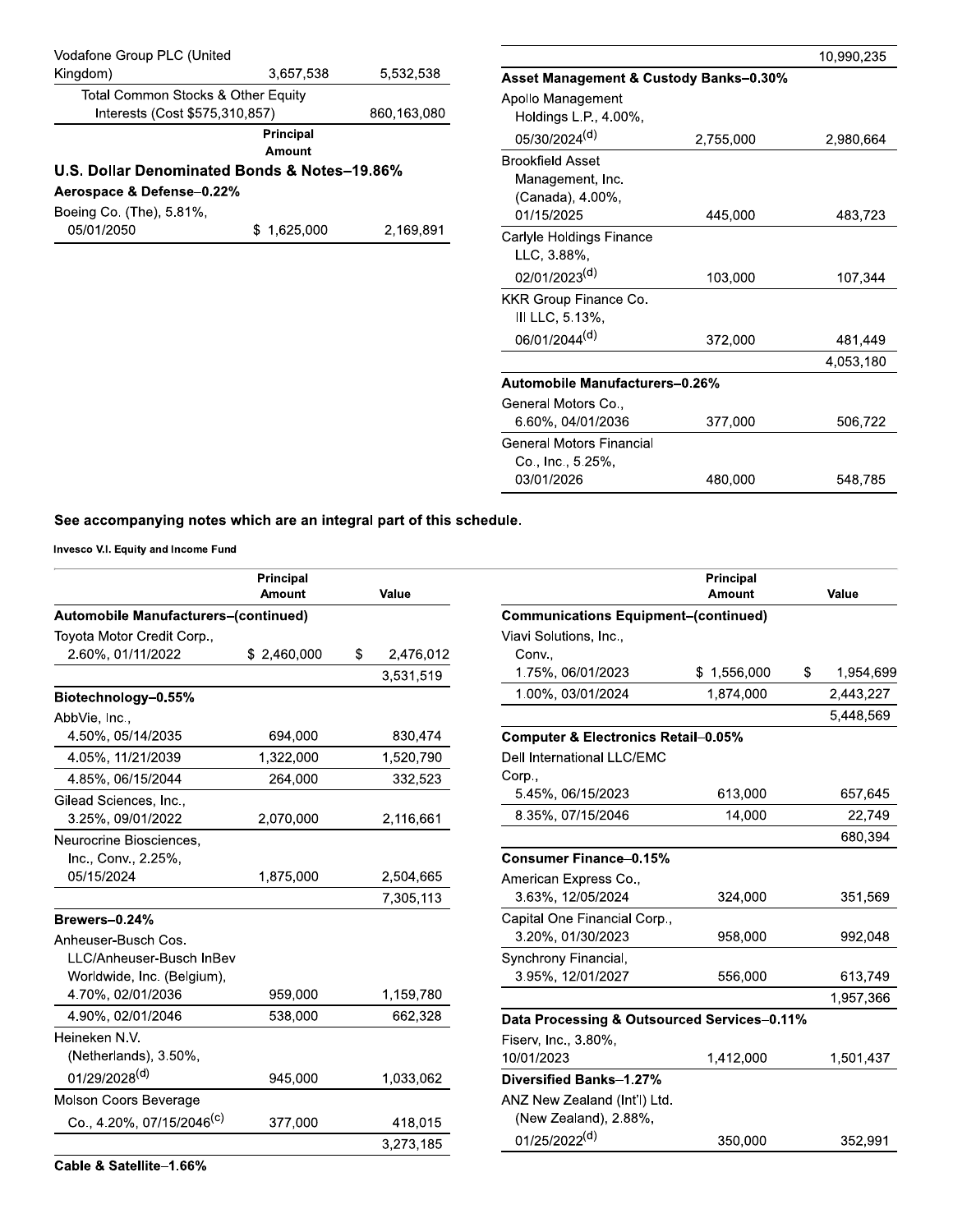| BofA Finance LLC, Conv.,<br>0.13%, 09/01/2022                                                                      | 2,213,000 | 2,684,369  |
|--------------------------------------------------------------------------------------------------------------------|-----------|------------|
| Cable One, Inc.,<br>Conv.,                                                                                         |           |            |
| $0.00\%$ , 03/15/2026 <sup>(d)(e)</sup>                                                                            | 2,747,000 | 2,703,048  |
| 1.13%, 03/15/2028 <sup>(d)</sup>                                                                                   | 1,311,000 | 1,336,735  |
| <b>Charter Communications</b><br><b>Operating LLC/Charter</b><br><b>Communications Operating</b><br>Capital Corp., |           |            |
| 4.46%, 07/23/2022                                                                                                  | 1,029,000 | 1,055,267  |
| 3.85%, 04/01/2061<br>Comcast Corp.,                                                                                | 1,067,000 | 1,019,895  |
| 4.15%, 10/15/2028                                                                                                  | 935,000   | 1,075,888  |
| 3.90%, 03/01/2038                                                                                                  | 756,000   | 859,358    |
| 2.89%, 11/01/2051(d)                                                                                               | 352,000   | 338,228    |
| 2.94%, 11/01/2056 <sup>(d)</sup>                                                                                   | 265,000   | 250,795    |
| Cox Communications, Inc.,                                                                                          |           |            |
| 2.95%, 10/01/2050 <sup>(d)</sup>                                                                                   | 202,000   | 190,294    |
| DISH Network Corp., Conv.,<br>3.38%, 08/15/2026                                                                    | 7,604,000 | 7,923,368  |
| Liberty Broadband Corp.,<br>Conv., 1.25%,                                                                          |           |            |
| 10/05/2023(d)(f)                                                                                                   | 2,645,000 | 2,699,223  |
|                                                                                                                    |           | 22,136,468 |
| <b>Commodity Chemicals-0.03%</b><br>LYB Finance Co. B.V.                                                           |           |            |
| (Netherlands), 8.10%,<br>03/15/2027(d)                                                                             | 339,000   | 445,399    |
| <b>Communications Equipment-0.41%</b>                                                                              |           |            |
| Finisar Corp., Conv., 0.50%,                                                                                       |           |            |
| 12/15/2021 <sup>(f)</sup>                                                                                          | 1,052,000 | 1,050,643  |

|       | Bank of America Corp.,               |           |            |
|-------|--------------------------------------|-----------|------------|
| 1,369 | 3.25%, 10/21/2027                    | 525,000   | 567,206    |
|       | BBVA Bancomer S.A.                   |           |            |
|       | (Mexico), 4.38%,                     |           |            |
| 3,048 | 04/10/2024 <sup>(d)</sup>            | 700,000   | 756,000    |
| 3,735 | Citigroup, Inc.,                     |           |            |
|       | 4.00%, 08/05/2024                    | 60,000    | 65,105     |
|       | 3.67%, 07/24/2028 <sup>(g)</sup>     | 511,000   | 562,052    |
|       | 6.68%, 09/13/2043                    | 741,000   | 1,130,861  |
|       | 5.30%, 05/06/2044                    | 228,000   | 303,860    |
| 5,267 | 4.75%, 05/18/2046                    | 356,000   | 447,628    |
| 9,895 | Discover Bank, 3.35%,                |           |            |
| 5,888 | 02/06/2023                           | 1,500,000 | 1,554,310  |
| 9,358 | <b>HSBC Holdings PLC</b>             |           |            |
|       | (United Kingdom), 2.63%,             |           |            |
| 3,228 | 11/07/2025 <sup>(g)</sup>            | 1,775,000 | 1,852,018  |
| ),795 | JPMorgan Chase & Co.,                |           |            |
|       | 3.20%, 06/15/2026                    | 394,000   | 425,825    |
| ),294 | 3.51%, 01/23/2029 <sup>(g)</sup>     | 1,058,000 | 1,151,717  |
|       | 4.26%, 02/22/2048 <sup>(g)</sup>     | 489,000   | 590,354    |
| 3,368 | 3.90%, 01/23/2049 <sup>(g)</sup>     | 1,058,000 | 1,216,021  |
|       | Series V, 3.45%(3 mo.                |           |            |
| 9,223 | USD LIBOR + 3.32%) <sup>(h)(i)</sup> | 732,000   | 734,763    |
| 3,468 | Mizuho Financial Group               |           |            |
|       | Cayman 3 Ltd. (Japan),               |           |            |
|       | 4.60%, 03/27/2024 <sup>(d)</sup>     | 200,000   | 216,333    |
|       | Societe Generale S.A.                |           |            |
| 5.399 | (France), 5.00%,                     |           |            |
|       | 01/17/2024 <sup>(d)</sup>            | 735,000   | 794,190    |
|       | U.S. Bancorp, Series W,              |           |            |
| 0,643 | 3.10%, 04/27/2026                    | 2,097,000 | 2,265,392  |
|       | Wells Fargo & Co.,                   |           |            |
|       | 3.55%, 09/29/2025                    | 626,000   | 682,278    |
|       | 4.10%, 06/03/2026                    | 505,000   | 562,748    |
|       | 4.65%, 11/04/2044                    | 647,000   | 793,686    |
|       |                                      |           | 17,025,338 |
|       |                                      |           |            |

invesco v.i. Equity and income Fund

|                                          | Principal    |   |           |                                      | Principal    |                 |
|------------------------------------------|--------------|---|-----------|--------------------------------------|--------------|-----------------|
|                                          | Amount       |   | Value     |                                      | Amount       | Value           |
| <b>Diversified Capital Markets-0.35%</b> |              |   |           | Home Improvement Retail-0.15%        |              |                 |
| Credit Suisse AG                         |              |   |           | Home Depot, Inc. (The),              |              |                 |
| (Switzerland),                           |              |   |           | 2.63%, 06/01/2022                    | \$ 2.010.000 | \$<br>2,038,305 |
|                                          |              |   |           | Hotel & Resort REITs-0.01%           |              |                 |
| 6.50%, 08/08/2023 <sup>(d)</sup>         | S<br>686.000 | S | 752,318   | Service Properties Trust,            |              |                 |
| Conv., 0.50%,                            |              |   |           | 5.00%, 08/15/2022                    | 182.000      | 183.365         |
| 06/24/2024 <sup>(d)</sup>                | 3.965.000    |   | 3.894.423 | Hotels, Resorts & Cruise Lines-0.25% |              |                 |
|                                          |              |   | 4,646,741 | Booking Holdings, Inc.,              |              |                 |
| Diversified Metals & Mining-0.02%        |              |   |           | Conv., 0.75%, 05/01/2025             | 396.000      | 583,506         |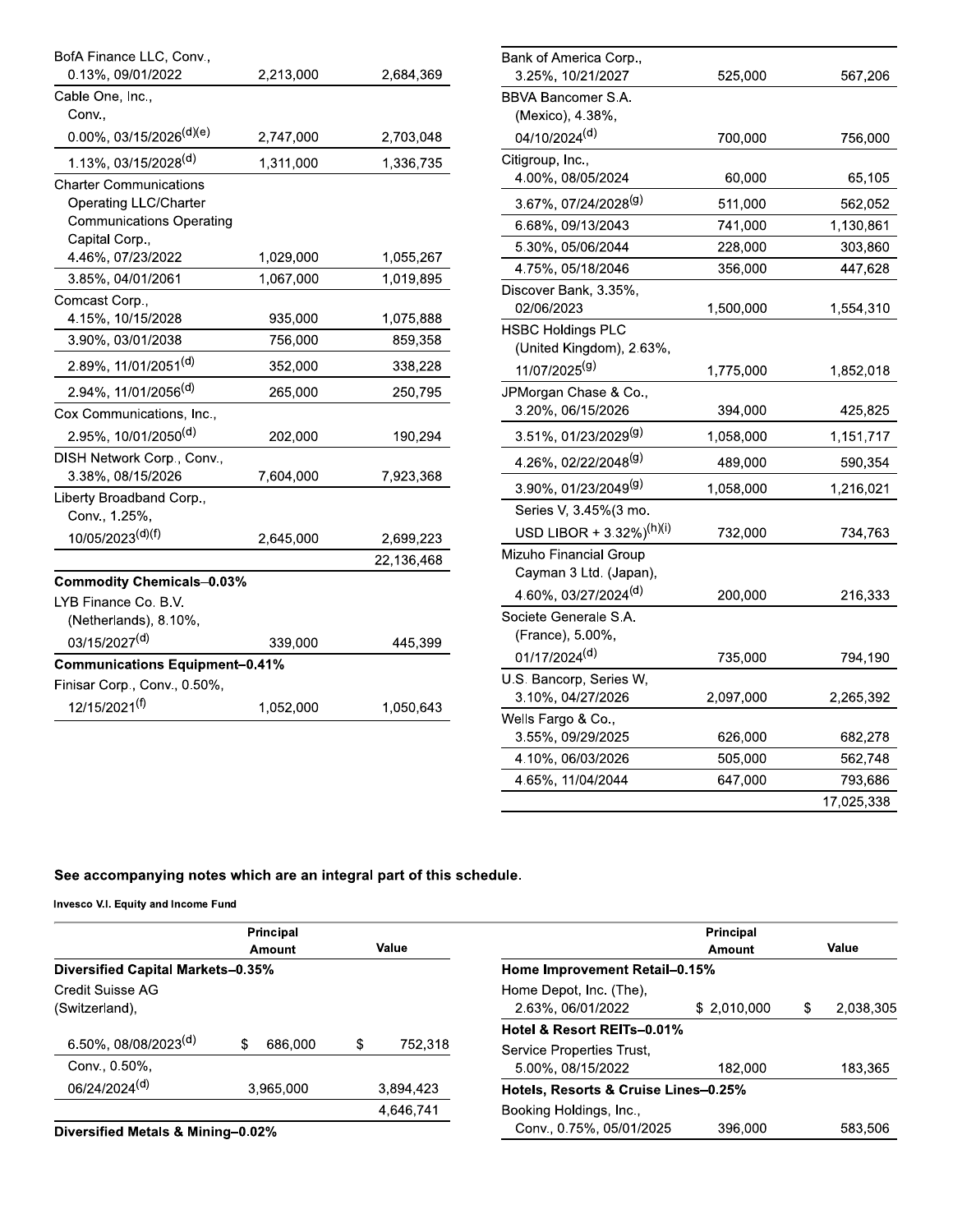| Rio Tinto Finance USA                              |           |           |
|----------------------------------------------------|-----------|-----------|
| Ltd. (Australia), 7.13%,                           |           |           |
| 07/15/2028                                         | 182,000   | 242,331   |
| Drug Retail-0.08%                                  |           |           |
| CVS Pass-Through Trust,                            |           |           |
| 6.04%, 12/10/2028                                  | 531,167   | 620,129   |
| <b>Walgreens Boots</b>                             |           |           |
| Alliance, Inc., 4.50%,                             |           |           |
| 11/18/2034                                         | 428,000   | 496,443   |
|                                                    |           | 1,116,572 |
| Electric Utilities-0.47%                           |           |           |
| Electricite de France S.A.                         |           |           |
| (France), 4.88%,                                   |           |           |
| 01/22/2044 <sup>(d)</sup>                          | 846,000   | 1,069,931 |
| Georgia Power Co.,                                 |           |           |
| Series B, 3.70%,                                   |           |           |
| 01/30/2050                                         | 350,000   | 374,197   |
| NextEra Energy Capital                             |           |           |
| Holdings, Inc.,                                    |           |           |
| 0.65%, 03/01/2023                                  | 2,415,000 | 2,423,695 |
| 3.55%, 05/01/2027                                  | 530,000   | 581,808   |
| Ohio Power Co., Series                             |           |           |
| M, 5.38%, 10/01/2021                               | 182,000   | 182,000   |
| <b>PPL Electric Utilities</b>                      |           |           |
| Corp., 6.25%,                                      |           |           |
| 05/15/2039                                         | 46,000    | 66,458    |
| Xcel Energy, Inc.,                                 |           |           |
| 0.50%, 10/15/2023                                  | 566,000   | 566,777   |
| 3.50%, 12/01/2049                                  | 964,000   | 1,030,333 |
|                                                    |           | 6,295,199 |
| <b>Electrical Components &amp; Equipment-0.02%</b> |           |           |
| Rockwell Automation,                               |           |           |
| Inc., 1.75%,                                       |           |           |
| 08/15/2031 <sup>(c)</sup>                          | 307,000   | 299,681   |
| General Merchandise Stores-0.03%                   |           |           |
| Dollar General Corp.,                              |           |           |
| 3.25%, 04/15/2023                                  | 353,000   | 366,099   |
| <b>Health Care Equipment-0.26%</b>                 |           |           |
| Becton, Dickinson and                              |           |           |
| Co., 4.88%, 05/15/2044                             | 428,000   | 507,001   |
| Integra LifeSciences                               |           |           |
| Holdings Corp., Conv.,                             |           |           |
| 0.50%, 08/15/2025                                  | 1,984,000 | 2,189,344 |
| Medtronic, Inc., 4.38%,                            |           |           |
| 03/15/2035                                         | 249,000   | 306,426   |
| Tandem Diabetes Care,                              |           |           |
| Inc., Conv., 1.50%,                                |           |           |
| 05/01/2025 <sup>(d)</sup>                          | 348,000   | 445,973   |
|                                                    |           | 3,448,744 |
| <b>Health Care Services-0.08%</b>                  |           |           |
| Cigna Corp., 4.80%,                                |           |           |
| 08/15/2038                                         | 307,000   | 376,026   |
| CVS Health Corp.,                                  |           |           |
| 3.38%, 08/12/2024                                  | 361,000   | 385,341   |
| Laboratory Corp. of                                |           |           |
| America Holdings,                                  |           |           |
| 4.70%, 02/01/2045                                  | 263,000   | 322,436   |

|       | Trip.com Group Ltd.                                |           |           |
|-------|----------------------------------------------------|-----------|-----------|
| ,331  | (China), Conv., 1.25%,<br>09/15/2022               | 2,834,000 | 2,704,712 |
|       |                                                    |           | 3,288,218 |
|       | <b>Industrial Conglomerates-0.04%</b>              |           |           |
| 1,129 | Honeywell International,                           |           |           |
|       | Inc., 0.48%, 08/19/2022 <sup>(c)</sup>             | 480,000   | 480,124   |
|       | Insurance Brokers-0.02%                            |           |           |
| ,443  | Willis North America, Inc.,                        |           |           |
| 572,  | 3.60%, 05/15/2024                                  | 233,000   | 248,690   |
|       | Integrated Oil & Gas-0.27%                         |           |           |
|       | <b>BP Capital Markets</b>                          |           |           |
|       | America, Inc., 2.94%,                              |           |           |
| 931,  | 06/04/2051                                         | 991,000   | 938,649   |
|       | Cenovus Energy, Inc.                               |           |           |
|       | (Canada), 3.95%,                                   |           |           |
| ⊦,197 | 04/15/2022                                         | 274,000   | 276,783   |
|       | Chevron Corp., 2.50%,                              |           |           |
| 8,695 | 03/03/2022                                         | 1,345,000 | 1,355,432 |
| .808  | Chevron USA, Inc., 5.25%,                          |           |           |
|       | 11/15/2043                                         | 756,000   | 1,020,428 |
| ,000  |                                                    |           | 3,591,292 |
|       | <b>Integrated Telecommunication Services-0.38%</b> |           |           |
|       | AT&T, Inc.,                                        |           |           |
| i,458 | 3.00%, 06/30/2022                                  | 502,000   | 509,608   |
|       | 4.30%, 02/15/2030                                  | 318,000   | 365,114   |
| 5,777 | 3.50%, 09/15/2053                                  | 447,000   | 443,283   |
| 1,333 | 3.55%, 09/15/2055                                  | 157,000   | 155,141   |
| 5,199 | 3.80%, 12/01/2057                                  | 255,000   | 261,044   |
|       | Telefonica Emisiones S.A.                          |           |           |
|       | (Spain),<br>4.67%, 03/06/2038                      | 750,000   | 873,855   |
|       | 5.21%, 03/08/2047                                  | 700,000   | 874,897   |
| 1,681 | Verizon Communications, Inc.,                      |           |           |
|       | 4.40%, 11/01/2034                                  | 417,000   | 494,345   |
|       | 4.81%, 03/15/2039                                  | 459,000   | 569,989   |
| 099,  | 3.40%, 03/22/2041                                  | 561,000   | 586,415   |
|       |                                                    |           | 5,133,691 |
|       | Interactive Home Entertainment-0.48%               |           |           |
| ,001  | Zynga, Inc., Conv., 0.00%,                         |           |           |
|       | 12/15/2026 <sup>(d)(e)</sup>                       | 6,647,000 | 6,451,744 |
| 344,  | Interactive Media & Services-0.17%                 |           |           |
|       | TripAdvisor, Inc., Conv.,                          |           |           |
| i,426 | 0.25%, 04/01/2026 <sup>(d)</sup>                   |           |           |
|       | Twitter, Inc., Conv., 0.00%,                       | 338,000   | 307,242   |
|       | 03/15/2026 <sup>(d)(e)</sup>                       |           |           |
| 973,  |                                                    | 2,051,000 | 1,914,280 |
| 1744  |                                                    |           | 2,221,522 |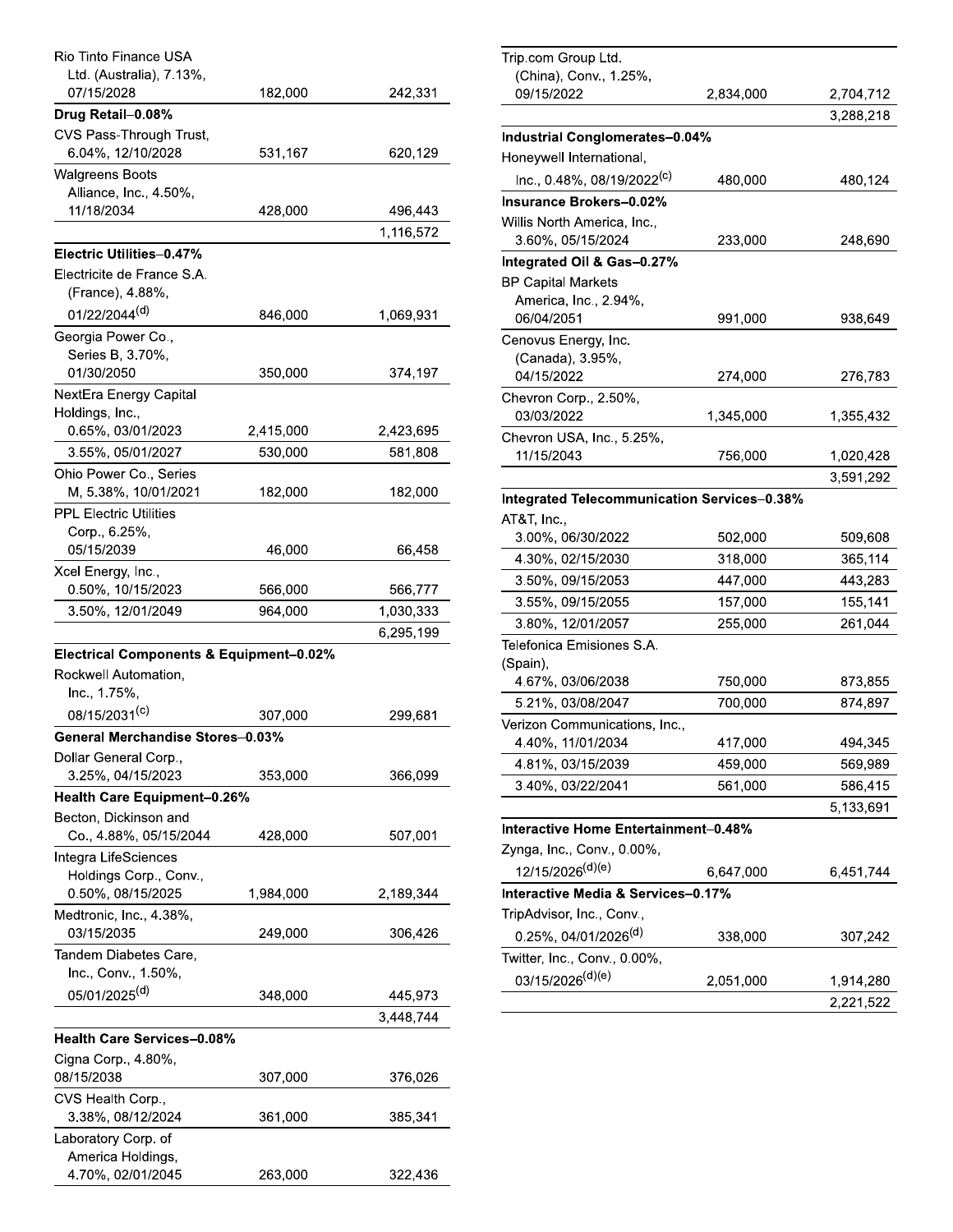|                                     |           | 1,083,803 |
|-------------------------------------|-----------|-----------|
| <b>Health Care Technology-0.26%</b> |           |           |
| Teladoc Health, Inc.,               |           |           |
| Conv., 1.25%,                       |           |           |
| 06/01/2027                          | 3.430.000 | 3,462,367 |

| Principal<br>Principal<br>Value<br>Value<br>Amount<br>Amount<br>Internet & Direct Marketing Retail-0.23%<br>Multi-line Insurance-0.14%<br>American International<br>Amazon.com, Inc.,<br>Group, Inc., 4.38%,<br>\$<br>01/15/2055<br>\$<br>696,000<br>\$<br>4.80%, 12/05/2034<br>\$<br>9.000<br>11,481<br>2.88%, 05/12/2041<br>2,996,000<br>3,094,251<br>Liberty Mutual Group,<br>Inc., 3.95%,<br>3,105,732<br>05/15/2060 <sup>(d)</sup><br>887,000<br>Internet Services & Infrastructure-0.28%<br>Shopify, Inc.<br>(Canada), Conv.,<br>Multi-Utilities-0.10%<br>0.13%, 11/01/2025<br>3,055,000<br>3,754,595<br>NiSource, Inc., 4.38%,<br><b>Investment Banking &amp; Brokerage-0.67%</b><br>05/15/2047<br>571,000<br>Goldman Sachs Group.<br>Sempra Energy, 3.80%,<br>Inc. (The),<br>02/01/2038<br>559,000<br>4.25%, 10/21/2025<br>529,000<br>586,112<br>2.91%,<br>Office REITs-0.05%<br>07/21/2042 <sup>(g)</sup><br>318,891<br>323,000<br>Office Properties Income<br>GS Finance Corp.,<br>Trust, 4.00%,<br>07/15/2022<br>689,000<br>Series 0001, Conv.,<br>0.25%, 07/08/2024<br>6,118,000<br>7,353,836<br>Oil & Gas Exploration & Production-0.07%<br>Morgan Stanley,<br>Cameron LNG LLC,<br>4.00%, 07/23/2025<br>654,000<br>720,829<br>3.70%, 01/15/2039 <sup>(d)</sup><br>622,000<br>8,979,668<br>ConocoPhillips, 4.15%,<br>IT Consulting & Other Services-0.11%<br>11/15/2034<br>230,000<br><b>International Business</b><br>Machines Corp.,<br>Oil & Gas Storage & Transportation-0.67%<br>2.88%, 11/09/2022<br>1,421,000<br>1,460,720<br>Energy Transfer L.P.,<br>Leisure Products-0.18%<br>Series 5Y, 4.20%,<br>Peloton Interactive,<br>09/15/2023<br>1,724,000<br>Inc., Conv., 0.00%,<br>4.90%, 03/15/2035<br>344,000<br>02/15/2026(d)(e)<br>2,778,000<br>2,459,323<br>5.30%, 04/01/2044<br>587,000<br>Life & Health Insurance-0.67%<br>5.00%, 05/15/2050<br>724,000<br><b>American Equity</b><br><b>Enterprise Products</b><br><b>Investment Life</b><br>Operating LLC,<br>Holding Co., 5.00%,<br>6.45%, 09/01/2040<br>23,000<br>06/15/2027<br>853,000<br>983,195<br>4.25%, 02/15/2048<br>696,000<br>Athene Global Funding,<br>Kinder Morgan, Inc.,<br>4.00%,<br>5.30%, 12/01/2034<br>407,000<br>01/25/2022 <sup>(d)</sup><br>1,168,617<br>1,155,000<br>MPLX L.P.,<br>2.75%,<br>4.50%, 07/15/2023<br>1,721,000<br>06/25/2024 <sup>(d)</sup><br>260,000<br>272,951<br>4.50%, 04/15/2038<br>810,000<br>Delaware Life Global<br>Plains All American<br>Funding, Series 21- | Invesco V.I. Equity and Income Fund |  |                   |           |
|------------------------------------------------------------------------------------------------------------------------------------------------------------------------------------------------------------------------------------------------------------------------------------------------------------------------------------------------------------------------------------------------------------------------------------------------------------------------------------------------------------------------------------------------------------------------------------------------------------------------------------------------------------------------------------------------------------------------------------------------------------------------------------------------------------------------------------------------------------------------------------------------------------------------------------------------------------------------------------------------------------------------------------------------------------------------------------------------------------------------------------------------------------------------------------------------------------------------------------------------------------------------------------------------------------------------------------------------------------------------------------------------------------------------------------------------------------------------------------------------------------------------------------------------------------------------------------------------------------------------------------------------------------------------------------------------------------------------------------------------------------------------------------------------------------------------------------------------------------------------------------------------------------------------------------------------------------------------------------------------------------------------------------------------------------------------------------------------------------------------------------------------------------------------------------------------------------------------------------------------------------------------------------------------------------------------------------------------------------------------------------------------------------------------------------------------------------------------------------|-------------------------------------|--|-------------------|-----------|
|                                                                                                                                                                                                                                                                                                                                                                                                                                                                                                                                                                                                                                                                                                                                                                                                                                                                                                                                                                                                                                                                                                                                                                                                                                                                                                                                                                                                                                                                                                                                                                                                                                                                                                                                                                                                                                                                                                                                                                                                                                                                                                                                                                                                                                                                                                                                                                                                                                                                                    |                                     |  |                   |           |
|                                                                                                                                                                                                                                                                                                                                                                                                                                                                                                                                                                                                                                                                                                                                                                                                                                                                                                                                                                                                                                                                                                                                                                                                                                                                                                                                                                                                                                                                                                                                                                                                                                                                                                                                                                                                                                                                                                                                                                                                                                                                                                                                                                                                                                                                                                                                                                                                                                                                                    |                                     |  |                   |           |
|                                                                                                                                                                                                                                                                                                                                                                                                                                                                                                                                                                                                                                                                                                                                                                                                                                                                                                                                                                                                                                                                                                                                                                                                                                                                                                                                                                                                                                                                                                                                                                                                                                                                                                                                                                                                                                                                                                                                                                                                                                                                                                                                                                                                                                                                                                                                                                                                                                                                                    |                                     |  |                   |           |
|                                                                                                                                                                                                                                                                                                                                                                                                                                                                                                                                                                                                                                                                                                                                                                                                                                                                                                                                                                                                                                                                                                                                                                                                                                                                                                                                                                                                                                                                                                                                                                                                                                                                                                                                                                                                                                                                                                                                                                                                                                                                                                                                                                                                                                                                                                                                                                                                                                                                                    |                                     |  |                   |           |
|                                                                                                                                                                                                                                                                                                                                                                                                                                                                                                                                                                                                                                                                                                                                                                                                                                                                                                                                                                                                                                                                                                                                                                                                                                                                                                                                                                                                                                                                                                                                                                                                                                                                                                                                                                                                                                                                                                                                                                                                                                                                                                                                                                                                                                                                                                                                                                                                                                                                                    |                                     |  |                   | 854,998   |
|                                                                                                                                                                                                                                                                                                                                                                                                                                                                                                                                                                                                                                                                                                                                                                                                                                                                                                                                                                                                                                                                                                                                                                                                                                                                                                                                                                                                                                                                                                                                                                                                                                                                                                                                                                                                                                                                                                                                                                                                                                                                                                                                                                                                                                                                                                                                                                                                                                                                                    |                                     |  |                   |           |
|                                                                                                                                                                                                                                                                                                                                                                                                                                                                                                                                                                                                                                                                                                                                                                                                                                                                                                                                                                                                                                                                                                                                                                                                                                                                                                                                                                                                                                                                                                                                                                                                                                                                                                                                                                                                                                                                                                                                                                                                                                                                                                                                                                                                                                                                                                                                                                                                                                                                                    |                                     |  |                   |           |
|                                                                                                                                                                                                                                                                                                                                                                                                                                                                                                                                                                                                                                                                                                                                                                                                                                                                                                                                                                                                                                                                                                                                                                                                                                                                                                                                                                                                                                                                                                                                                                                                                                                                                                                                                                                                                                                                                                                                                                                                                                                                                                                                                                                                                                                                                                                                                                                                                                                                                    |                                     |  |                   | 987,302   |
|                                                                                                                                                                                                                                                                                                                                                                                                                                                                                                                                                                                                                                                                                                                                                                                                                                                                                                                                                                                                                                                                                                                                                                                                                                                                                                                                                                                                                                                                                                                                                                                                                                                                                                                                                                                                                                                                                                                                                                                                                                                                                                                                                                                                                                                                                                                                                                                                                                                                                    |                                     |  |                   | 1,842,300 |
|                                                                                                                                                                                                                                                                                                                                                                                                                                                                                                                                                                                                                                                                                                                                                                                                                                                                                                                                                                                                                                                                                                                                                                                                                                                                                                                                                                                                                                                                                                                                                                                                                                                                                                                                                                                                                                                                                                                                                                                                                                                                                                                                                                                                                                                                                                                                                                                                                                                                                    |                                     |  |                   |           |
|                                                                                                                                                                                                                                                                                                                                                                                                                                                                                                                                                                                                                                                                                                                                                                                                                                                                                                                                                                                                                                                                                                                                                                                                                                                                                                                                                                                                                                                                                                                                                                                                                                                                                                                                                                                                                                                                                                                                                                                                                                                                                                                                                                                                                                                                                                                                                                                                                                                                                    |                                     |  |                   |           |
|                                                                                                                                                                                                                                                                                                                                                                                                                                                                                                                                                                                                                                                                                                                                                                                                                                                                                                                                                                                                                                                                                                                                                                                                                                                                                                                                                                                                                                                                                                                                                                                                                                                                                                                                                                                                                                                                                                                                                                                                                                                                                                                                                                                                                                                                                                                                                                                                                                                                                    |                                     |  |                   | 679,172   |
|                                                                                                                                                                                                                                                                                                                                                                                                                                                                                                                                                                                                                                                                                                                                                                                                                                                                                                                                                                                                                                                                                                                                                                                                                                                                                                                                                                                                                                                                                                                                                                                                                                                                                                                                                                                                                                                                                                                                                                                                                                                                                                                                                                                                                                                                                                                                                                                                                                                                                    |                                     |  |                   |           |
|                                                                                                                                                                                                                                                                                                                                                                                                                                                                                                                                                                                                                                                                                                                                                                                                                                                                                                                                                                                                                                                                                                                                                                                                                                                                                                                                                                                                                                                                                                                                                                                                                                                                                                                                                                                                                                                                                                                                                                                                                                                                                                                                                                                                                                                                                                                                                                                                                                                                                    |                                     |  |                   | 619,334   |
|                                                                                                                                                                                                                                                                                                                                                                                                                                                                                                                                                                                                                                                                                                                                                                                                                                                                                                                                                                                                                                                                                                                                                                                                                                                                                                                                                                                                                                                                                                                                                                                                                                                                                                                                                                                                                                                                                                                                                                                                                                                                                                                                                                                                                                                                                                                                                                                                                                                                                    |                                     |  |                   | 1,298,506 |
|                                                                                                                                                                                                                                                                                                                                                                                                                                                                                                                                                                                                                                                                                                                                                                                                                                                                                                                                                                                                                                                                                                                                                                                                                                                                                                                                                                                                                                                                                                                                                                                                                                                                                                                                                                                                                                                                                                                                                                                                                                                                                                                                                                                                                                                                                                                                                                                                                                                                                    |                                     |  |                   |           |
|                                                                                                                                                                                                                                                                                                                                                                                                                                                                                                                                                                                                                                                                                                                                                                                                                                                                                                                                                                                                                                                                                                                                                                                                                                                                                                                                                                                                                                                                                                                                                                                                                                                                                                                                                                                                                                                                                                                                                                                                                                                                                                                                                                                                                                                                                                                                                                                                                                                                                    |                                     |  |                   |           |
|                                                                                                                                                                                                                                                                                                                                                                                                                                                                                                                                                                                                                                                                                                                                                                                                                                                                                                                                                                                                                                                                                                                                                                                                                                                                                                                                                                                                                                                                                                                                                                                                                                                                                                                                                                                                                                                                                                                                                                                                                                                                                                                                                                                                                                                                                                                                                                                                                                                                                    |                                     |  |                   |           |
|                                                                                                                                                                                                                                                                                                                                                                                                                                                                                                                                                                                                                                                                                                                                                                                                                                                                                                                                                                                                                                                                                                                                                                                                                                                                                                                                                                                                                                                                                                                                                                                                                                                                                                                                                                                                                                                                                                                                                                                                                                                                                                                                                                                                                                                                                                                                                                                                                                                                                    |                                     |  |                   | 705,034   |
|                                                                                                                                                                                                                                                                                                                                                                                                                                                                                                                                                                                                                                                                                                                                                                                                                                                                                                                                                                                                                                                                                                                                                                                                                                                                                                                                                                                                                                                                                                                                                                                                                                                                                                                                                                                                                                                                                                                                                                                                                                                                                                                                                                                                                                                                                                                                                                                                                                                                                    |                                     |  |                   |           |
|                                                                                                                                                                                                                                                                                                                                                                                                                                                                                                                                                                                                                                                                                                                                                                                                                                                                                                                                                                                                                                                                                                                                                                                                                                                                                                                                                                                                                                                                                                                                                                                                                                                                                                                                                                                                                                                                                                                                                                                                                                                                                                                                                                                                                                                                                                                                                                                                                                                                                    |                                     |  |                   |           |
|                                                                                                                                                                                                                                                                                                                                                                                                                                                                                                                                                                                                                                                                                                                                                                                                                                                                                                                                                                                                                                                                                                                                                                                                                                                                                                                                                                                                                                                                                                                                                                                                                                                                                                                                                                                                                                                                                                                                                                                                                                                                                                                                                                                                                                                                                                                                                                                                                                                                                    |                                     |  |                   | 689,468   |
|                                                                                                                                                                                                                                                                                                                                                                                                                                                                                                                                                                                                                                                                                                                                                                                                                                                                                                                                                                                                                                                                                                                                                                                                                                                                                                                                                                                                                                                                                                                                                                                                                                                                                                                                                                                                                                                                                                                                                                                                                                                                                                                                                                                                                                                                                                                                                                                                                                                                                    |                                     |  |                   |           |
|                                                                                                                                                                                                                                                                                                                                                                                                                                                                                                                                                                                                                                                                                                                                                                                                                                                                                                                                                                                                                                                                                                                                                                                                                                                                                                                                                                                                                                                                                                                                                                                                                                                                                                                                                                                                                                                                                                                                                                                                                                                                                                                                                                                                                                                                                                                                                                                                                                                                                    |                                     |  |                   | 263,325   |
|                                                                                                                                                                                                                                                                                                                                                                                                                                                                                                                                                                                                                                                                                                                                                                                                                                                                                                                                                                                                                                                                                                                                                                                                                                                                                                                                                                                                                                                                                                                                                                                                                                                                                                                                                                                                                                                                                                                                                                                                                                                                                                                                                                                                                                                                                                                                                                                                                                                                                    |                                     |  |                   | 952,793   |
|                                                                                                                                                                                                                                                                                                                                                                                                                                                                                                                                                                                                                                                                                                                                                                                                                                                                                                                                                                                                                                                                                                                                                                                                                                                                                                                                                                                                                                                                                                                                                                                                                                                                                                                                                                                                                                                                                                                                                                                                                                                                                                                                                                                                                                                                                                                                                                                                                                                                                    |                                     |  |                   |           |
|                                                                                                                                                                                                                                                                                                                                                                                                                                                                                                                                                                                                                                                                                                                                                                                                                                                                                                                                                                                                                                                                                                                                                                                                                                                                                                                                                                                                                                                                                                                                                                                                                                                                                                                                                                                                                                                                                                                                                                                                                                                                                                                                                                                                                                                                                                                                                                                                                                                                                    |                                     |  |                   |           |
|                                                                                                                                                                                                                                                                                                                                                                                                                                                                                                                                                                                                                                                                                                                                                                                                                                                                                                                                                                                                                                                                                                                                                                                                                                                                                                                                                                                                                                                                                                                                                                                                                                                                                                                                                                                                                                                                                                                                                                                                                                                                                                                                                                                                                                                                                                                                                                                                                                                                                    |                                     |  |                   |           |
|                                                                                                                                                                                                                                                                                                                                                                                                                                                                                                                                                                                                                                                                                                                                                                                                                                                                                                                                                                                                                                                                                                                                                                                                                                                                                                                                                                                                                                                                                                                                                                                                                                                                                                                                                                                                                                                                                                                                                                                                                                                                                                                                                                                                                                                                                                                                                                                                                                                                                    |                                     |  |                   | 1,831,686 |
|                                                                                                                                                                                                                                                                                                                                                                                                                                                                                                                                                                                                                                                                                                                                                                                                                                                                                                                                                                                                                                                                                                                                                                                                                                                                                                                                                                                                                                                                                                                                                                                                                                                                                                                                                                                                                                                                                                                                                                                                                                                                                                                                                                                                                                                                                                                                                                                                                                                                                    |                                     |  |                   | 395,122   |
|                                                                                                                                                                                                                                                                                                                                                                                                                                                                                                                                                                                                                                                                                                                                                                                                                                                                                                                                                                                                                                                                                                                                                                                                                                                                                                                                                                                                                                                                                                                                                                                                                                                                                                                                                                                                                                                                                                                                                                                                                                                                                                                                                                                                                                                                                                                                                                                                                                                                                    |                                     |  |                   | 681,284   |
|                                                                                                                                                                                                                                                                                                                                                                                                                                                                                                                                                                                                                                                                                                                                                                                                                                                                                                                                                                                                                                                                                                                                                                                                                                                                                                                                                                                                                                                                                                                                                                                                                                                                                                                                                                                                                                                                                                                                                                                                                                                                                                                                                                                                                                                                                                                                                                                                                                                                                    |                                     |  |                   | 836,791   |
|                                                                                                                                                                                                                                                                                                                                                                                                                                                                                                                                                                                                                                                                                                                                                                                                                                                                                                                                                                                                                                                                                                                                                                                                                                                                                                                                                                                                                                                                                                                                                                                                                                                                                                                                                                                                                                                                                                                                                                                                                                                                                                                                                                                                                                                                                                                                                                                                                                                                                    |                                     |  |                   |           |
|                                                                                                                                                                                                                                                                                                                                                                                                                                                                                                                                                                                                                                                                                                                                                                                                                                                                                                                                                                                                                                                                                                                                                                                                                                                                                                                                                                                                                                                                                                                                                                                                                                                                                                                                                                                                                                                                                                                                                                                                                                                                                                                                                                                                                                                                                                                                                                                                                                                                                    |                                     |  |                   |           |
|                                                                                                                                                                                                                                                                                                                                                                                                                                                                                                                                                                                                                                                                                                                                                                                                                                                                                                                                                                                                                                                                                                                                                                                                                                                                                                                                                                                                                                                                                                                                                                                                                                                                                                                                                                                                                                                                                                                                                                                                                                                                                                                                                                                                                                                                                                                                                                                                                                                                                    |                                     |  |                   | 32,722    |
|                                                                                                                                                                                                                                                                                                                                                                                                                                                                                                                                                                                                                                                                                                                                                                                                                                                                                                                                                                                                                                                                                                                                                                                                                                                                                                                                                                                                                                                                                                                                                                                                                                                                                                                                                                                                                                                                                                                                                                                                                                                                                                                                                                                                                                                                                                                                                                                                                                                                                    |                                     |  |                   | 789,839   |
|                                                                                                                                                                                                                                                                                                                                                                                                                                                                                                                                                                                                                                                                                                                                                                                                                                                                                                                                                                                                                                                                                                                                                                                                                                                                                                                                                                                                                                                                                                                                                                                                                                                                                                                                                                                                                                                                                                                                                                                                                                                                                                                                                                                                                                                                                                                                                                                                                                                                                    |                                     |  |                   |           |
|                                                                                                                                                                                                                                                                                                                                                                                                                                                                                                                                                                                                                                                                                                                                                                                                                                                                                                                                                                                                                                                                                                                                                                                                                                                                                                                                                                                                                                                                                                                                                                                                                                                                                                                                                                                                                                                                                                                                                                                                                                                                                                                                                                                                                                                                                                                                                                                                                                                                                    |                                     |  |                   | 502,780   |
|                                                                                                                                                                                                                                                                                                                                                                                                                                                                                                                                                                                                                                                                                                                                                                                                                                                                                                                                                                                                                                                                                                                                                                                                                                                                                                                                                                                                                                                                                                                                                                                                                                                                                                                                                                                                                                                                                                                                                                                                                                                                                                                                                                                                                                                                                                                                                                                                                                                                                    |                                     |  |                   |           |
|                                                                                                                                                                                                                                                                                                                                                                                                                                                                                                                                                                                                                                                                                                                                                                                                                                                                                                                                                                                                                                                                                                                                                                                                                                                                                                                                                                                                                                                                                                                                                                                                                                                                                                                                                                                                                                                                                                                                                                                                                                                                                                                                                                                                                                                                                                                                                                                                                                                                                    |                                     |  |                   | 1,822,573 |
|                                                                                                                                                                                                                                                                                                                                                                                                                                                                                                                                                                                                                                                                                                                                                                                                                                                                                                                                                                                                                                                                                                                                                                                                                                                                                                                                                                                                                                                                                                                                                                                                                                                                                                                                                                                                                                                                                                                                                                                                                                                                                                                                                                                                                                                                                                                                                                                                                                                                                    |                                     |  |                   | 905,378   |
|                                                                                                                                                                                                                                                                                                                                                                                                                                                                                                                                                                                                                                                                                                                                                                                                                                                                                                                                                                                                                                                                                                                                                                                                                                                                                                                                                                                                                                                                                                                                                                                                                                                                                                                                                                                                                                                                                                                                                                                                                                                                                                                                                                                                                                                                                                                                                                                                                                                                                    |                                     |  |                   |           |
| 1, 2.66%,                                                                                                                                                                                                                                                                                                                                                                                                                                                                                                                                                                                                                                                                                                                                                                                                                                                                                                                                                                                                                                                                                                                                                                                                                                                                                                                                                                                                                                                                                                                                                                                                                                                                                                                                                                                                                                                                                                                                                                                                                                                                                                                                                                                                                                                                                                                                                                                                                                                                          |                                     |  | Pipeline L.P./PAA |           |
| Finance Corp., 3.65%,<br>06/29/2026 <sup>(d)</sup><br>2,233,970<br>2,184,000<br>06/01/2022<br>323,000                                                                                                                                                                                                                                                                                                                                                                                                                                                                                                                                                                                                                                                                                                                                                                                                                                                                                                                                                                                                                                                                                                                                                                                                                                                                                                                                                                                                                                                                                                                                                                                                                                                                                                                                                                                                                                                                                                                                                                                                                                                                                                                                                                                                                                                                                                                                                                              |                                     |  |                   | 327,272   |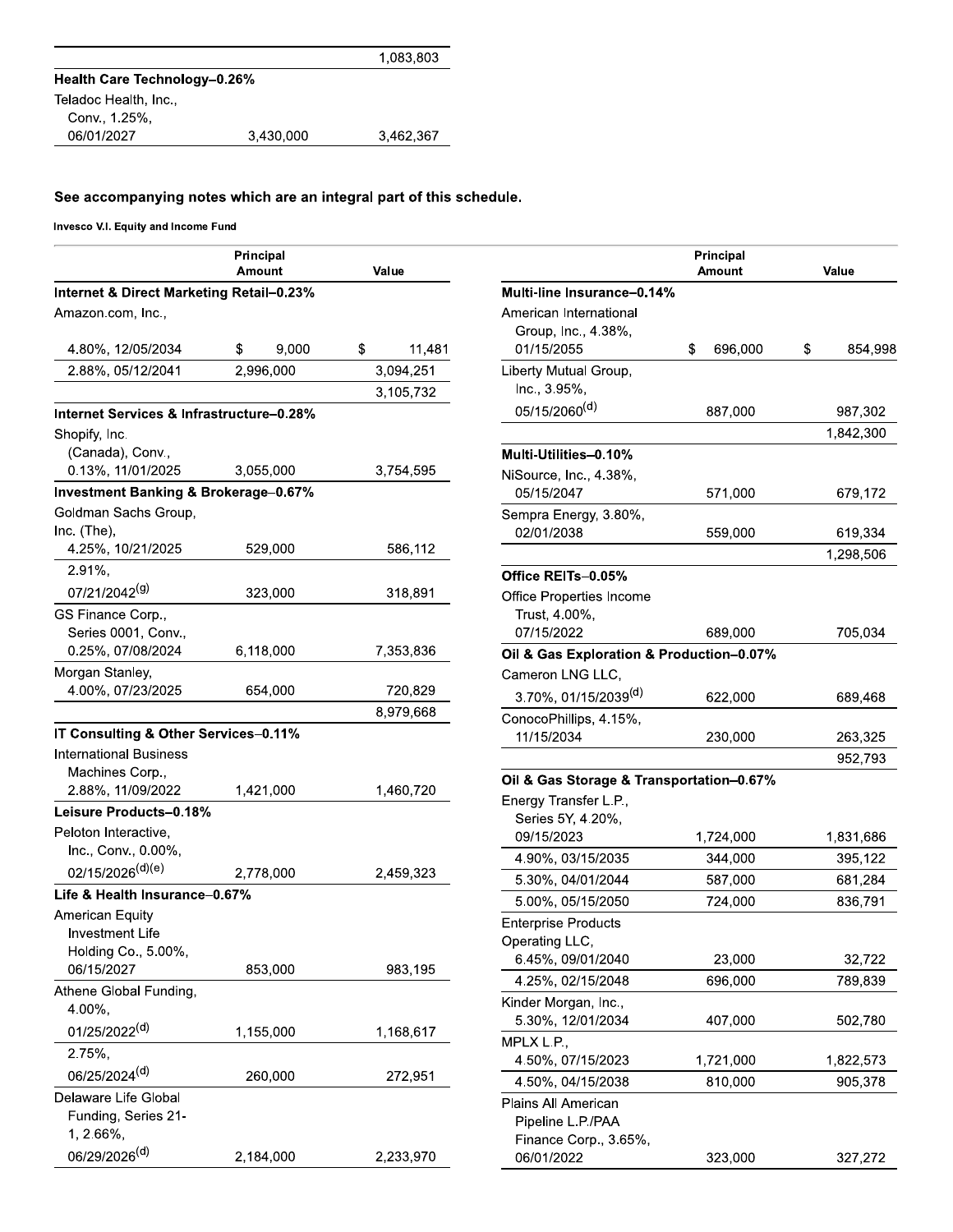| Guardian Life Global<br>Funding, 2.90%, |           |            |
|-----------------------------------------|-----------|------------|
| 05/06/2024 <sup>(c)(d)</sup>            | 689,000   | 730,242    |
| Jackson National Life                   |           |            |
| Global Funding,                         |           |            |
| $2.10\%$                                |           |            |
| 10/25/2021 <sup>(d)</sup>               | 489,000   | 489,532    |
| 3.25%,                                  |           |            |
| 01/30/2024 <sup>(d)</sup>               | 453,000   | 479,804    |
| Nationwide Financial                    |           |            |
| Services, Inc.,                         |           |            |
| 5.30%,                                  |           |            |
| 11/18/2044 <sup>(d)</sup>               | 440,000   | 554,121    |
| <b>Protective Life Global</b>           |           |            |
| Funding, 2.62%,                         |           |            |
| 08/22/2022 <sup>(d)</sup>               | 1,865,000 | 1,904,588  |
| Prudential Financial.                   |           |            |
| Inc., 3.91%,                            |           |            |
| 12/07/2047                              | 141,000   | 163,687    |
|                                         |           | 8,980,707  |
| <b>Managed Health Care-0.05%</b>        |           |            |
| UnitedHealth Group,                     |           |            |
| Inc., 3.50%,                            |           |            |
| 08/15/2039                              | 559,000   | 617,772    |
| Movies & Entertainment-0.96%            |           |            |
| Liberty Media Corp.,                    |           |            |
| Conv., 1.38%,                           |           |            |
| 10/15/2023                              | 5,671,000 | 7,749,213  |
| Liberty Media Corp.-                    |           |            |
| Liberty Formula                         |           |            |
| One, Conv., 1.00%,                      |           |            |
| 01/30/2023                              | 540,000   | 768,517    |
| Live Nation                             |           |            |
| Entertainment, Inc.,                    |           |            |
| Conv., 2.50%,<br>03/15/2023             | 2,015,000 | 2,917,028  |
| Walt Disney Co. (The),                  |           |            |
| 3.00%, 09/15/2022                       | 1,350,000 | 1,385,299  |
|                                         |           | 12.820.057 |

| Spectra Energy Partners                           |           |            |
|---------------------------------------------------|-----------|------------|
| $L.P., 4.50\%$                                    |           |            |
| 03/15/2045                                        | 488,000   | 573,994    |
| Texas Eastern                                     |           |            |
| Transmission L.P.,                                |           |            |
| 7.00%, 07/15/2032                                 | 169,000   | 234,339    |
|                                                   |           | 8,933,780  |
| <b>Other Diversified Financial Services-1.02%</b> |           |            |
| Convertible Trust -                               |           |            |
| Energy, Series 2019-1,                            |           |            |
| 0.33%, 09/19/2024                                 | 5,856,000 | 6,337,949  |
| Convertible Trust - Media,                        |           |            |
| Series 2019, Class 1,                             |           |            |
| 0.25%, 12/04/2024                                 | 5,872,000 | 7,244,286  |
|                                                   |           | 13,582,235 |
| Packaged Foods & Meats-0.01%                      |           |            |
| Mead Johnson Nutrition                            |           |            |
| Co. (United Kingdom),                             |           |            |
| 4.13%, 11/15/2025                                 | 63,000    | 70,186     |
| Paper Packaging-0.11%                             |           |            |
| International Paper Co.,                          |           |            |
| 6.00%, 11/15/2041                                 | 223,000   | 312,458    |

|                             | Principal       |       |           |
|-----------------------------|-----------------|-------|-----------|
|                             | Amount          | Value |           |
| Paper Packaging-(continued) |                 |       |           |
| Packaging Corp. of America, |                 |       |           |
| 4.50%, 11/01/2023           | 1.037.000<br>S. | \$    | 1,110,548 |
|                             |                 |       | 1.423.006 |
| Pharmaceuticals-0.81%       |                 |       |           |
| AstraZeneca PLC (United     |                 |       |           |
| Kingdom), 2.38%,            |                 |       |           |
| 06/12/2022                  | 2,905,000       |       | 2,943,631 |
| Bayer US Finance II LLC     |                 |       |           |
| (Germany), 4.38%,           |                 |       |           |
| 12/15/2028 <sup>(d)</sup>   | 985,000         |       | 1.116.043 |

|                             |        | Principal |   |         |
|-----------------------------|--------|-----------|---|---------|
|                             | Amount |           |   | Value   |
| Reinsurance-(continued)     |        |           |   |         |
| Reinsurance Group of        |        |           |   |         |
| America, Inc., 4.70%,       |        |           |   |         |
| 09/15/2023                  | \$     | 352,000   | S | 378,742 |
|                             |        |           |   | 930,705 |
| Renewable Electricity-0.06% |        |           |   |         |
| Oglethorpe Power Corp.,     |        |           |   |         |
| 4.55%, 06/01/2044           |        | 679,000   |   | 779.129 |
| Restaurants-0.06%           |        |           |   |         |
| Starbucks Corp., 3.55%,     |        |           |   |         |
| 08/15/2029                  |        | 705.000   |   | 781,512 |
|                             |        |           |   |         |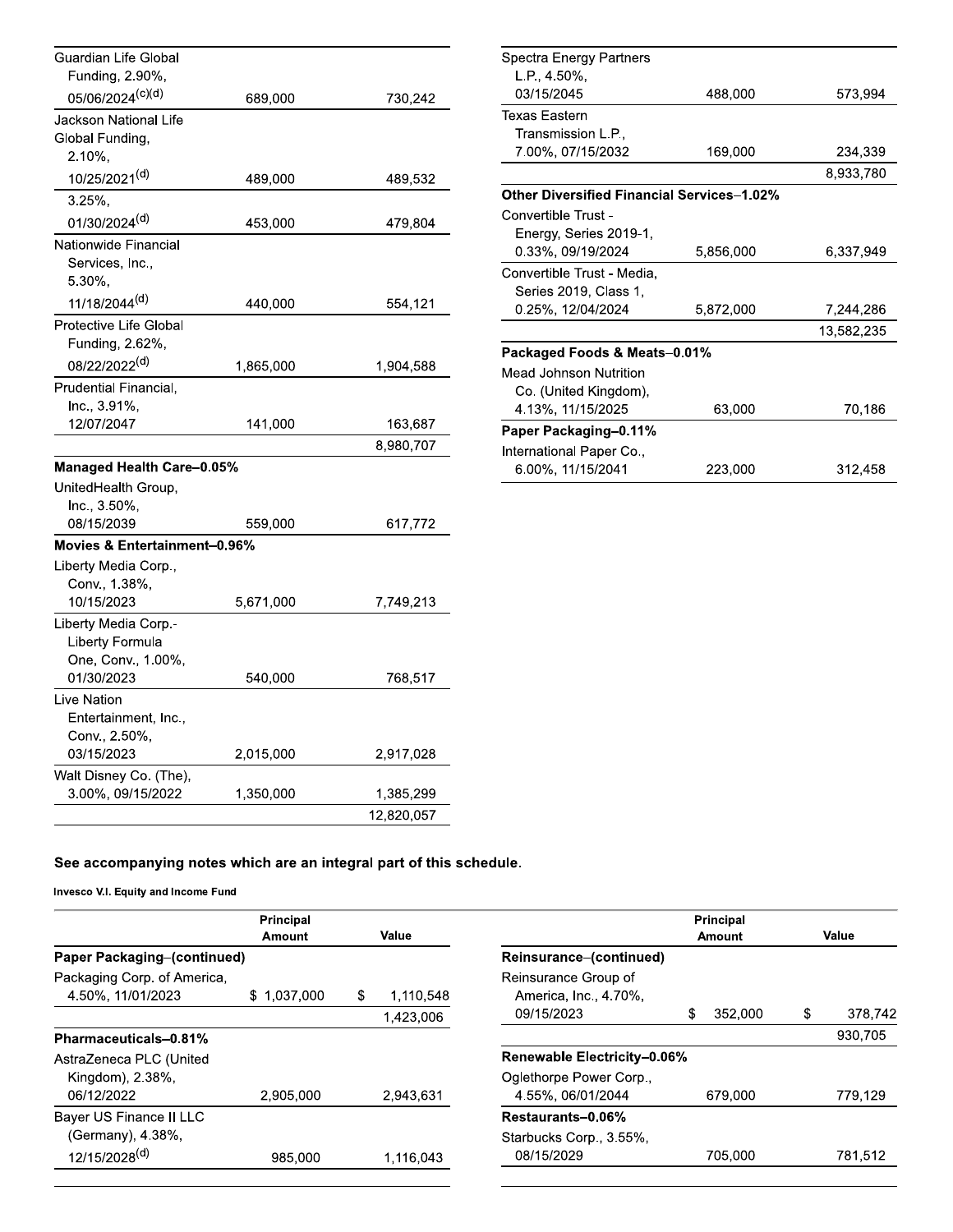| <b>Bayer US Finance LLC</b>                               |           |            | <b>Retail RE</b>      |
|-----------------------------------------------------------|-----------|------------|-----------------------|
| (Germany), 3.00%,                                         |           |            | Regency (             |
| 10/08/2021(d)                                             | 790,000   | 790,228    | 2.95%,                |
| Bristol-Myers Squibb Co.,<br>4.13%, 06/15/2039            | 621,000   | 746,498    | 4.65%,                |
| GlaxoSmithKline Capital,                                  |           |            | Semicono              |
| Inc. (United Kingdom),                                    |           |            | Broadcom              |
| 6.38%, 05/15/2038                                         | 64,000    | 94,530     | 04/15/2               |
| Jazz Investments I Ltd.,                                  |           |            | Marvell Te            |
| Conv., 2.00%, 06/15/2026                                  | 1,556,000 | 1,803,987  | $2.45%$ ,             |
| Pacira BioSciences, Inc.,<br>Conv.,                       |           |            | Microchip             |
| 2.38%, 04/01/2022                                         | 212,000   | 220,082    | Inc., Co              |
| 0.75%, 08/01/2025                                         | 875,000   | 946,094    | 11/15/20              |
| Pfizer, Inc., 2.20%,                                      |           |            | Micron Te             |
| 12/15/2021                                                | 590,000   | 592,410    | 4.66%,                |
| Supernus Pharmaceuticals,<br>Inc., Conv., 0.63%,          |           |            | NXP B.V./<br>(China), |
| 04/01/2023                                                | 1,182,000 | 1,167,225  | $3.88\%$ ,            |
| Zoetis, Inc., 4.70%,                                      |           |            | 5.35%,                |
| 02/01/2043                                                | 333,000   | 424,335    | <b>Texas Inst</b>     |
|                                                           |           | 10,845,063 | 2.63%,                |
| Property & Casualty Insurance-0.19%                       |           |            |                       |
| Allstate Corp. (The), 3.28%,                              |           |            | <b>Specialize</b>     |
| 12/15/2026                                                | 302,000   | 331,155    | American              |
| Markel Corp.,                                             |           |            | 1.60%,                |
| 5.00%, 03/30/2043                                         | 351,000   | 424,036    | Crown Ca              |
| 5.00%, 05/20/2049                                         | 497,000   | 644,615    | Corp.,                |
| Travelers Cos., Inc. (The),<br>4.60%, 08/01/2043          | 605,000   | 784,338    | $2.50\%$ ,<br>4.75%,  |
| W.R. Berkley Corp., 4.63%,                                |           |            | <b>EPR Prop</b>       |
| 03/15/2022                                                | 382,000   | 389,315    | 12/15/2               |
|                                                           |           | 2,573,459  | LifeStorag            |
| Railroads-0.31%                                           |           |            | 07/01/2               |
| Burlington Northern Santa                                 |           |            |                       |
| Fe LLC, 3.05%,<br>03/15/2022                              | 940,000   | 945,278    | <b>Specialty</b>      |
| CSX Corp., 5.50%,                                         |           |            | Sherwin-V<br>(The), 4 |
| 04/15/2041                                                | 346,000   | 466,809    | 06/01/2               |
| Norfolk Southern Corp.,                                   |           |            | <b>Systems</b>        |
| 3.40%, 11/01/2049                                         | 461,000   | 492,929    | Mandiant,             |
| Union Pacific Corp.,                                      |           |            | Conv., 1              |
| 3.65%, 02/15/2024                                         | 92,000    | 97,798     | 06/01/2               |
| 3.20%, 05/20/2041                                         | 1,018,000 | 1,074,156  | Mandiant,             |
| 4.15%, 01/15/2045                                         | 426,000   | 490,356    | Conv., 1              |
| 3.84%, 03/20/2060                                         | 519,000   | 596,501    | 06/01/2               |
|                                                           |           | 4,163,827  | Microsoft<br>02/12/2  |
| Real Estate Services-0.19%<br>Redfin Corp., Conv., 0.00%, |           |            | Oracle Co             |
| 10/15/2025 <sup>(d)(e)</sup>                              |           |            | 04/01/204             |
|                                                           | 2,593,000 | 2,596,575  | VMware, I             |
| Regional Banks-0.06%<br><b>PNC Financial Services</b>     |           |            | 08/15/202             |
| Group, Inc. (The), 3.45%,                                 |           |            |                       |
| 04/23/2029                                                | 689,000   | 763,947    | Technolo              |
| Reinsurance-0.07%                                         |           |            | Avnet, Inc            |

|         | Retail REITs-0.08%                         |           |            |
|---------|--------------------------------------------|-----------|------------|
| 790,228 | Regency Centers L.P.,<br>2.95%, 09/15/2029 | 750,000   | 787,819    |
|         | 4.65%, 03/15/2049                          | 256,000   | 313,393    |
| 746,498 |                                            |           | 1,101,212  |
|         | Semiconductors-0.75%                       |           |            |
|         | Broadcom, Inc., 3.47%,                     |           |            |
| 94,530  | 04/15/2034 <sup>(d)</sup>                  | 640,000   | 659,631    |
|         | Marvell Technology, Inc.,                  |           |            |
| 303,987 | 2.45%, 04/15/2028 <sup>(d)</sup>           | 1,210,000 | 1,233,490  |
|         | Microchip Technology,                      |           |            |
|         | Inc., Conv., 0.13%,                        |           |            |
| 220,082 | 11/15/2024                                 | 3,865,000 | 4,388,495  |
| 946,094 | Micron Technology, Inc.,                   |           |            |
|         | 4.66%, 02/15/2030                          | 680,000   | 785,757    |
| 592,410 | NXP B.V./NXP Funding LLC                   |           |            |
|         | (China),                                   |           |            |
| 167,225 | 3.88%, 09/01/2022 <sup>(d)</sup>           | 1,885,000 | 1,941,414  |
|         | 5.35%, 03/01/2026 <sup>(d)</sup>           | 676,000   | 782,768    |
| 124,335 | Texas Instruments, Inc.,                   |           |            |
| 345,063 | 2.63%, 05/15/2024                          | 215,000   | 225,527    |
|         |                                            |           | 10,017,082 |
|         | Specialized REITs-0.33%                    |           |            |
| 331,155 | American Tower Corp.,                      |           |            |
|         | 1.60%, 04/15/2026                          | 852,000   | 855,831    |
| 124,036 | Crown Castle International                 |           |            |
| 344,615 | Corp.,                                     |           |            |
|         | 2.50%, 07/15/2031                          | 1,413,000 | 1,412,945  |
| 784,338 | 4.75%, 05/15/2047                          | 46,000    | 56,505     |
|         | EPR Properties, 4.75%,                     |           |            |
| 389,315 | 12/15/2026                                 | 1,556,000 | 1,705,282  |
| 573,459 | LifeStorage L.P., 3.50%,                   |           |            |
|         | 07/01/2026                                 | 404,000   | 441,017    |
|         |                                            |           | 4,471,580  |
|         | <b>Specialty Chemicals-0.01%</b>           |           |            |
| 945,278 | Sherwin-Williams Co.                       |           |            |
|         | (The), 4.50%,                              |           |            |
| 166,809 | 06/01/2047                                 | 159,000   | 193,048    |
|         | <b>Systems Software-0.48%</b>              |           |            |
| 192,929 | Mandiant, Inc, Series A,                   |           |            |
|         | Conv., 1.00%,                              |           |            |
| 97,798  | 06/01/2025 <sup>(f)</sup>                  | 1,642,000 | 1,620,767  |
| 074,156 | Mandiant, Inc., Series B,                  |           |            |
| 190,356 | Conv., 1.63%,                              |           |            |
| 596,501 | 06/01/2022 <sup>(f)</sup>                  | 1,795,000 | 1,801,842  |
| 163,827 | Microsoft Corp., 3.50%,                    |           |            |
|         | 02/12/2035                                 | 404,000   | 465,689    |
|         | Oracle Corp., 3.60%,                       |           |            |
| 596,575 | 04/01/2040                                 | 965,000   | 1,002,264  |
|         | VMware, Inc., 1.00%,                       |           |            |
|         | 08/15/2024                                 | 1,509,000 | 1,514,256  |
|         |                                            |           | 6,404,818  |
| 763,947 | Technology Distributors–0.06%              |           |            |
|         | Avnet, Inc., 4.63%,                        |           |            |
|         | 04/15/2026                                 | 671,000   | 748,823    |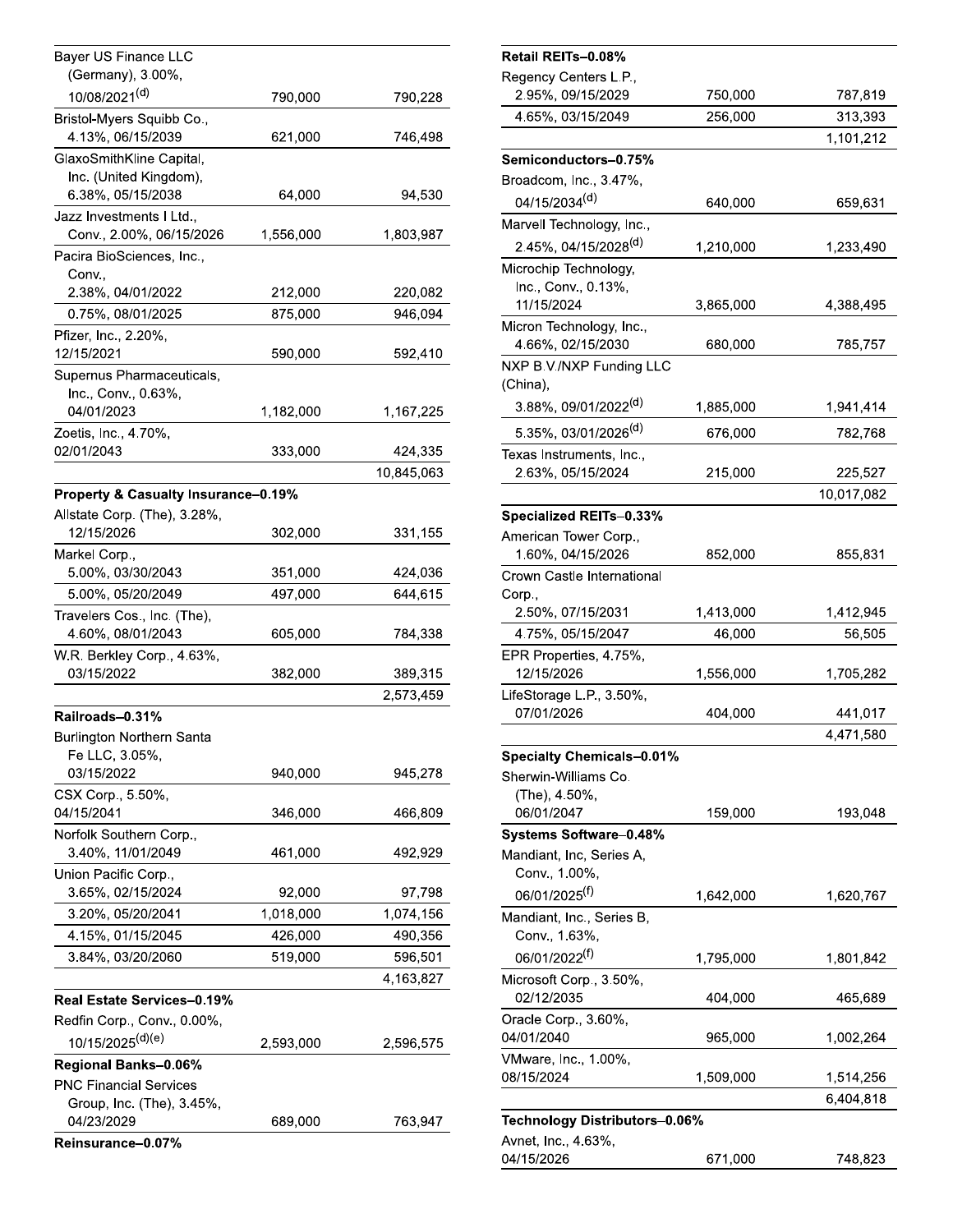|                                                  | Principal<br>Amount | Value         |  |  |
|--------------------------------------------------|---------------------|---------------|--|--|
| Technology Hardware, Storage & Peripherals-0.24% |                     |               |  |  |
| Apple, Inc.,                                     |                     |               |  |  |
| 2.15%, 02/09/2022                                | \$<br>691,000       | \$<br>696,053 |  |  |
| 3.35%, 02/09/2027                                | 315,000             | 347,552       |  |  |
|                                                  |                     |               |  |  |
| Western Digital Corp.,<br>Conv., 1.50%,          |                     |               |  |  |
| 02/01/2024                                       | 2,149,000           | 2,177,023     |  |  |
|                                                  |                     | 3,220,628     |  |  |
| Tobacco-0.23%                                    |                     |               |  |  |
| Altria Group, Inc., 5.80%,                       |                     |               |  |  |
| 02/14/2039                                       | 1,124,000           | 1,383,761     |  |  |
| Philip Morris International,                     |                     |               |  |  |
| Inc.,                                            |                     |               |  |  |
| 3.60%, 11/15/2023                                | 369,000             | 393,415       |  |  |
| 4.88%, 11/15/2043                                | 1,102,000           | 1,353,532     |  |  |
|                                                  |                     | 3,130,708     |  |  |
| Trading Companies & Distributors-0.10%           |                     |               |  |  |
| Air Lease Corp.,                                 |                     |               |  |  |
| 3.00%, 09/15/2023                                | 63,000              | 65,497        |  |  |
| 4.25%, 09/15/2024                                | 427,000             | 463,683       |  |  |
| Aircastle Ltd., 4.40%,                           |                     |               |  |  |
| 09/25/2023                                       | 771,000             | 821,280       |  |  |
|                                                  |                     | 1,350,460     |  |  |
| Trucking-0.13%                                   |                     |               |  |  |
| Aviation Capital Group LLC,                      |                     |               |  |  |
| 2.88%, 01/20/2022 <sup>(d)</sup>                 | 1,015,000           | 1,020,335     |  |  |
| 4.88%, 10/01/2025(d)                             | 709,000             | 782,302       |  |  |
|                                                  |                     | 1,802,637     |  |  |
| <b>Wireless Telecommunication Services-0.27%</b> |                     |               |  |  |
| America Movil S.A.B. de                          |                     |               |  |  |
| C.V. (Mexico), 4.38%,                            |                     |               |  |  |
| 07/16/2042                                       | 600,000             | 719,625       |  |  |
| Rogers Communications,                           |                     |               |  |  |
| Inc. (Canada),                                   |                     |               |  |  |
| 4.50%, 03/15/2043                                | 533,000             | 610,759       |  |  |
| 4.30%, 02/15/2048                                | 1,394,000           | 1,558,470     |  |  |
| T-Mobile USA, Inc.,                              |                     |               |  |  |
| $3.40\%$ , 10/15/2052 <sup>(c)(d)</sup>          | 750,000             | 732,958       |  |  |
|                                                  |                     | 3,621,812     |  |  |
| Total U.S. Dollar Denominated Bonds              |                     |               |  |  |
| & Notes (Cost \$245,409,598)                     |                     | 265,585,877   |  |  |
| U.S. Treasury Securities-11.60%                  |                     |               |  |  |
| U.S. Treasury Bills-0.00%                        |                     |               |  |  |
| $0.05\%$ , 02/17/2022 <sup>(j)(k)</sup>          | 10,000              | 9,998         |  |  |
| U.S. Treasury Bonds-1.38%                        |                     |               |  |  |
| 4.50%, 02/15/2036                                | 2,636,800           | 3,603,867     |  |  |

|                                                                         | Shares        | Value           |
|-------------------------------------------------------------------------|---------------|-----------------|
| <b>Preferred Stocks-0.57%</b>                                           |               |                 |
| <b>Asset Management &amp; Custody Banks-0.19%</b>                       |               |                 |
| AMG Capital Trust II, 5.15%,                                            |               |                 |
| Conv. Pfd.                                                              | 44,432        | \$<br>2,568,170 |
| Diversified Banks-0.02%                                                 |               |                 |
| Wells Fargo & Co., 5.85%,                                               |               |                 |
| Series Q, Pfd. <sup>(g)</sup>                                           | 10,911        | 298,416         |
| Oil & Gas Storage & Transportation-0.36%                                |               |                 |
| El Paso Energy Capital Trust                                            |               |                 |
| I, 4.75%, Conv. Pfd.                                                    | 95,499        | 4,731,975       |
| Total Preferred Stocks (Cost                                            |               |                 |
| \$5,960,701)                                                            |               | 7,598,561       |
|                                                                         | Principal     |                 |
|                                                                         | Amount        |                 |
| U.S. Government Sponsored Agency Mortgage-Backed<br>Securities-0.07%    |               |                 |
|                                                                         |               |                 |
| Federal Home Loan Mortgage Corp. (FHLMC)-0.07%                          |               |                 |
| 6.75%, 03/15/2031                                                       | \$<br>682,000 | 990,550         |
| 5.50%, 02/01/2037                                                       | 5             | 6               |
|                                                                         |               | 990,556         |
|                                                                         |               |                 |
| Federal National Mortgage Association (FNMA)-0.00%<br>9.50%, 04/01/2030 | 472           | 518             |
|                                                                         |               |                 |
| Total U.S. Government Sponsored<br>Agency Mortgage-Backed Securities    |               |                 |
| (Cost \$842,851)                                                        |               | 991,074         |
|                                                                         | <b>Shares</b> |                 |
| Money Market Funds-3.45%                                                |               |                 |
| Invesco Government &                                                    |               |                 |
| Agency Portfolio,                                                       |               |                 |
| Institutional Class, 0.03% <sup>(I)</sup>                               |               |                 |
| (m)                                                                     | 18,032,634    | 18,032,634      |
| <b>Invesco Liquid Assets</b>                                            |               |                 |
| Portfolio, Institutional                                                |               |                 |
| Class, 0.01% <sup>(I)(m)</sup>                                          | 7,471,723     | 7,474,712       |
| Invesco Treasury Portfolio,                                             |               |                 |
| Institutional Class, 0.01% <sup>(I)</sup>                               |               |                 |
| (m)                                                                     | 20,608,724    | 20,608,724      |
| <b>Total Money Market Funds (Cost</b>                                   |               |                 |
| \$46,109,846)                                                           |               | 46,116,070      |
| <b>TOTAL INVESTMENTS IN</b>                                             |               |                 |
| <b>SECURITIES</b> (excluding                                            |               |                 |
| investments purchased                                                   |               |                 |
| with cash collateral from<br>securities on                              |               |                 |
| loan)-99.88% (Cost                                                      |               |                 |
| \$1,030,287,677)                                                        |               | 1,335,563,163   |
| <b>Investments Purchased with Cash Collateral from</b>                  |               |                 |
| <b>Securities on Loan</b>                                               |               |                 |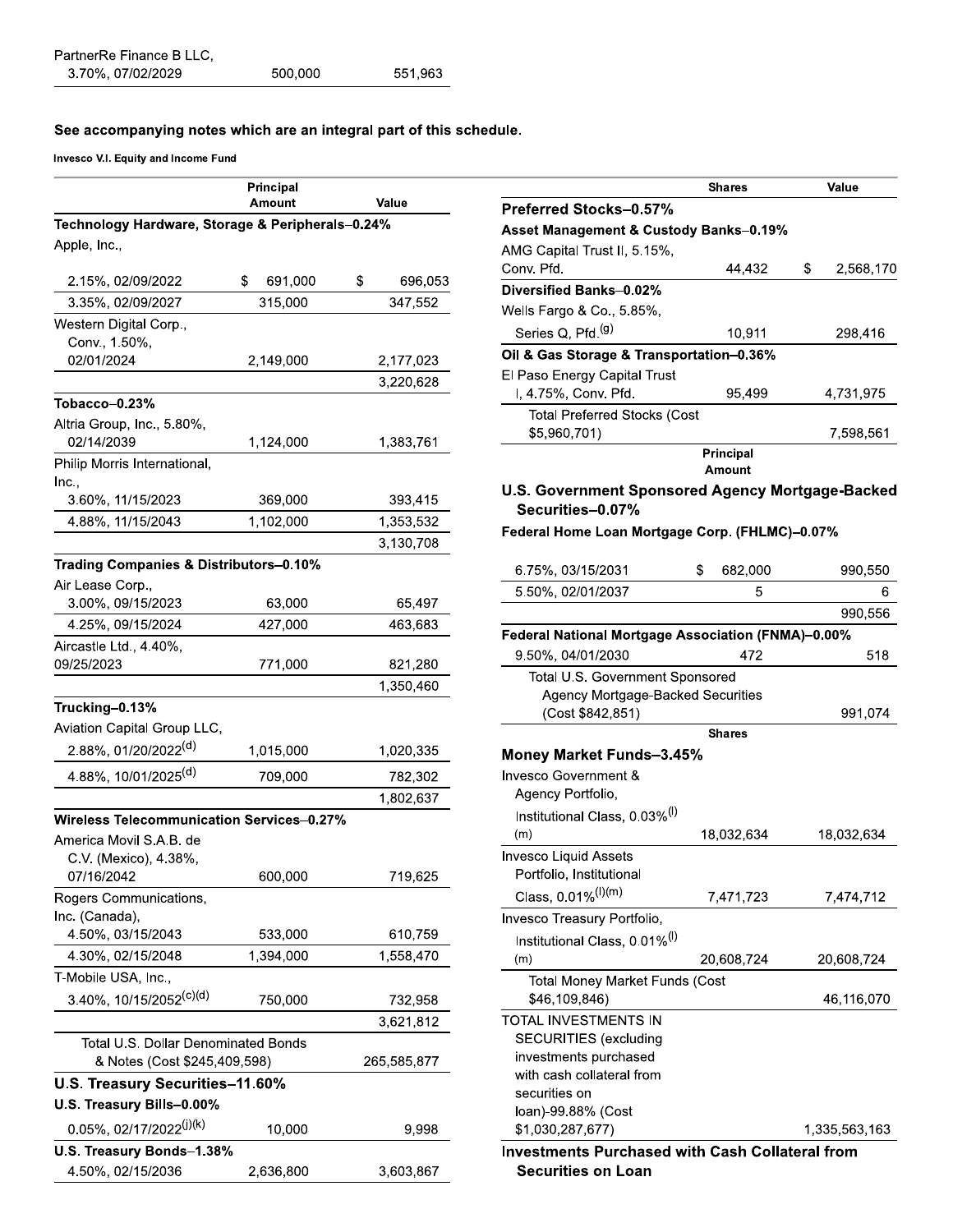| 4.50%, 08/15/2039                    | 36,400     | 51,135      |
|--------------------------------------|------------|-------------|
| 4.38%, 05/15/2040                    | 72,800     | 101,329     |
| 1.75%, 08/15/2041                    | 4.693.800  | 4.488.446   |
| 2.38%, 05/15/2051                    | 9,556,700  | 10,201,777  |
|                                      |            | 18,446,554  |
| U.S. Treasury Notes-10.22%           |            |             |
| 0.13%, 08/31/2023                    | 24,664,300 | 24,600,712  |
| $0.38\%$ , 09/15/2024 <sup>(c)</sup> | 24,618,500 | 24,514,641  |
| 0.75%, 08/31/2026                    | 54,595,800 | 54,019,985  |
| 1.13%, 08/31/2028                    | 21,222,100 | 20,975,062  |
| 1.25%, 08/15/2031                    | 12,851,800 | 12,541,549  |
|                                      |            | 136,651,949 |
| Total U.S. Treasury Securities (Cost |            |             |
| \$156,653,824)                       |            | 155,108,501 |

| Money Market Funds-0.97%              |           |                 |
|---------------------------------------|-----------|-----------------|
| Invesco Private Government            |           |                 |
| Fund, $0.02\%/I^{(m)(n)}$             | 3,872,719 | 3,872,719       |
| Invesco Private Prime Fund,           |           |                 |
| $0.11\%/I^{(l)(m)(n)}$                | 9.032.732 | 9.036.345       |
| Total Investments Purchased with Cash |           |                 |
| Collateral from Securities on Loan    |           |                 |
| (Cost \$12,909,064)                   |           | 12,909,064      |
| TOTAL INVESTMENTS IN SECURITIES-      |           |                 |
| 100.85% (Cost \$1,043,196,741)        |           | 1,348,472,227   |
| OTHER ASSETS LESS LIABILITIES—        |           |                 |
| $(0.85)\%$                            |           | (11, 418, 893)  |
| <b>NET ASSETS-100.00%</b>             |           | \$1,337,053,334 |

**Contract Contract** 

#### See accompanying notes which are an integral part of this schedule.

#### Invesco V.I. Equity and Income Fund

**Investment Abbreviations:** 

Conv. - Convertible

- LIBOR London Interbank Offered Rate
- Pfd. Preferred
- REIT Real Estate Investment Trust
- USD U.S. Dollar

#### Notes to Schedule of Investments:

- (a) Industry and/or sector classifications used in this report are generally according to the Global Industry Classification Standard, which was developed by and is the exclusive property and a service mark of MSCI Inc. and Standard & Poor's.
- (b) Non-income producing security.
- (c) All or a portion of this security was out on loan at September 30, 2021.
- (d) Security purchased or received in a transaction exempt from registration under the Securities Act of 1933, as amended (the "1933 Act"). The security may be resold pursuant to an exemption from registration under the 1933 Act, typically to qualified institutional buyers. The aggregate value of these securities at September 30, 2021 was \$59,230,669, which represented 4.43% of the Fund's Net Assets.
- (e) Zero coupon bond issued at a discount.
- (f) Security has an irrevocable call by the issuer or mandatory put by the holder. Maturity date reflects such call or put.
- (g) Security issued at a fixed rate for a specific period of time, after which it will convert to a variable rate.
- (h) Perpetual bond with no specified maturity date.
- (i) Interest or dividend rate is redetermined periodically. Rate shown is the rate in effect on September 30, 2021.
- All or a portion of the value was pledged as collateral to cover margin requirements for open futures contracts.  $(j)$
- (k) Security traded on a discount basis. The interest rate shown represents the discount rate at the time of purchase by the Fund.
- $(1)$ Affiliated issuer. The issuer and/or the Fund is a wholly-owned subsidiary of Invesco Ltd., or is affiliated by having an investment adviser that is under common control of Invesco Ltd. The table below shows the Fund's transactions in, and earnings from, its investments in affiliates for the nine months ended September 30, 2021.

|                                     | Value<br><b>December</b><br>31, 2020 | <b>Purchases</b><br>at Cost | <b>Proceeds</b><br>from Sales | Change in<br><b>Unrealized</b><br>Appreciation<br>(Depreciation) | Realized<br>Gain | Value<br>September<br>30, 2021 | <b>Dividend</b><br><b>Income</b> |
|-------------------------------------|--------------------------------------|-----------------------------|-------------------------------|------------------------------------------------------------------|------------------|--------------------------------|----------------------------------|
| <b>Investments</b><br>in Affiliated |                                      |                             |                               |                                                                  |                  |                                |                                  |
| <b>Money</b>                        |                                      |                             |                               |                                                                  |                  |                                |                                  |
| <b>Market</b>                       |                                      |                             |                               |                                                                  |                  |                                |                                  |
| Funds:                              |                                      |                             |                               |                                                                  |                  |                                |                                  |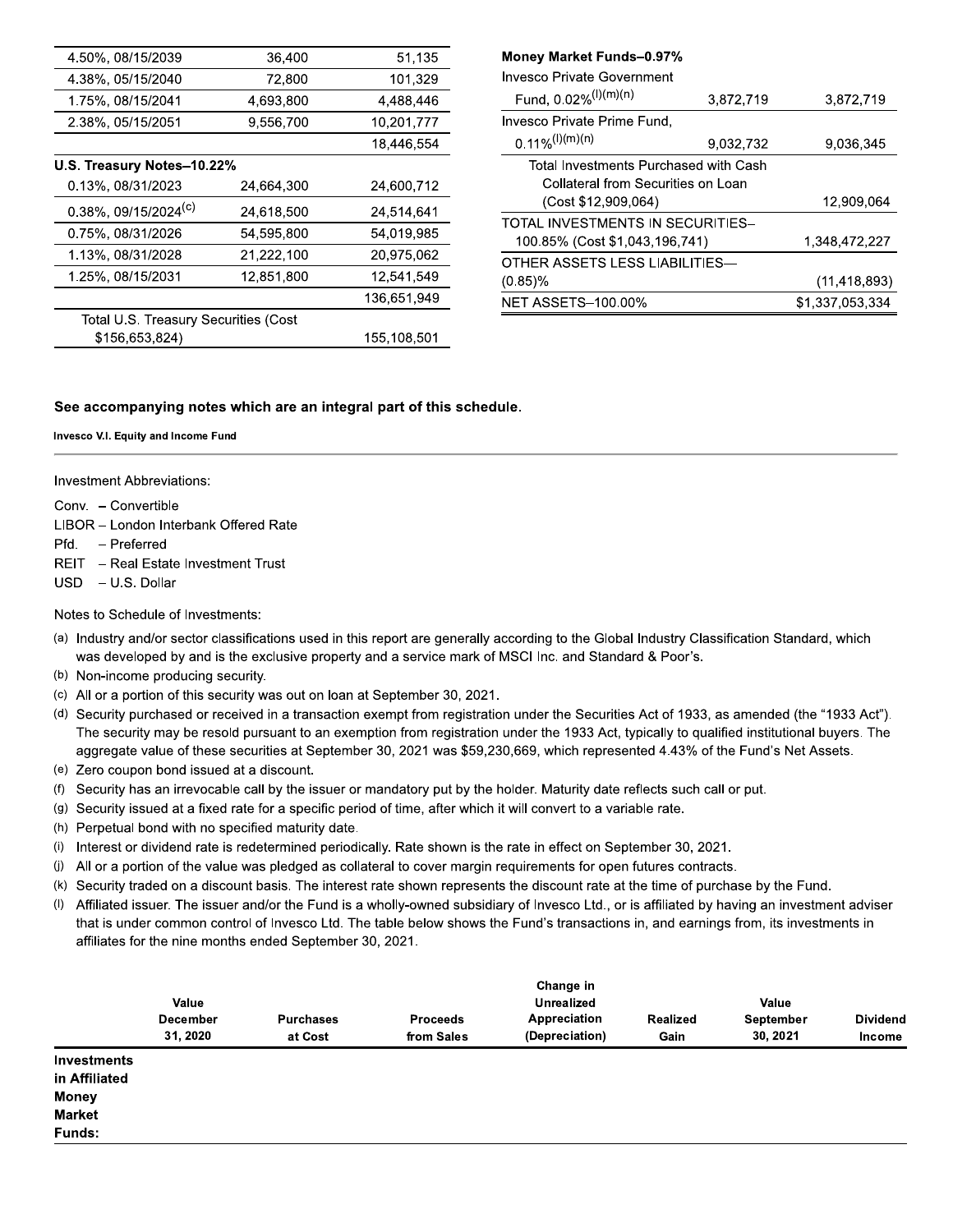| Total                       | \$58,854,430 | \$756,811,936 | \$(756, 642, 402) | \$(611)                        | \$1,781        | \$59,025,134 | \$14,046 |
|-----------------------------|--------------|---------------|-------------------|--------------------------------|----------------|--------------|----------|
| Fund                        |              | 380,941,896   | (371, 905, 551)   |                                |                | 9,036,345    | 6,203*   |
| <b>Private Prime</b>        |              |               |                   |                                |                |              |          |
| Invesco                     |              |               |                   |                                |                |              |          |
| Government<br>Fund          |              | 182,020,510   | (178, 147, 791)   |                                |                | 3,872,719    | 443*     |
| Private                     |              |               |                   |                                |                |              |          |
| Invesco                     |              |               |                   |                                |                |              |          |
| Loan:                       |              |               |                   |                                |                |              |          |
| <b>Securities on</b>        |              |               |                   |                                |                |              |          |
| from                        |              |               |                   |                                |                |              |          |
| Collateral                  |              |               |                   |                                |                |              |          |
| with Cash                   |              |               |                   |                                |                |              |          |
| <b>Purchased</b>            |              |               |                   |                                |                |              |          |
| <b>Investments</b>          |              |               |                   |                                |                |              |          |
| Class                       | 25, 151, 242 | 78,151,291    | (82, 693, 809)    |                                | $\blacksquare$ | 20,608,724   | 1,791    |
| Institutional               |              |               |                   |                                |                |              |          |
| Portfolio,                  |              |               |                   |                                |                |              |          |
| Treasury                    |              |               |                   |                                |                |              |          |
| Invesco                     |              |               |                   |                                |                |              |          |
| Class                       | 11,695,851   | 47,315,859    | (51, 538, 168)    | (611)                          | 1,781          | 7,474,712    | 1,306    |
| Portfolio,<br>Institutional |              |               |                   |                                |                |              |          |
| Assets                      |              |               |                   |                                |                |              |          |
| Invesco Liquid              |              |               |                   |                                |                |              |          |
| Class                       | \$22,007,337 | \$68,382,380  | $$$ (72,357,083)  | \$<br>$\overline{\phantom{a}}$ | \$<br>÷,       | \$18,032,634 | \$4,303  |
| Institutional               |              |               |                   |                                |                |              |          |
| & Agency<br>Portfolio,      |              |               |                   |                                |                |              |          |
| Government                  |              |               |                   |                                |                |              |          |
| Invesco                     |              |               |                   |                                |                |              |          |

 $\star$ Represents the income earned on the investment of cash collateral. Does not include rebates and fees paid to lending agent or premiums received from borrowers, if any.

(m) The rate shown is the 7-day SEC standardized yield as of September 30, 2021.

(n) The security has been segregated to satisfy the commitment to return the cash collateral received in securities lending transactions upon the borrower's return of the securities loaned.

| <b>Open Futures Contracts</b>           |                            |                          |         |                            |  |  |  |
|-----------------------------------------|----------------------------|--------------------------|---------|----------------------------|--|--|--|
| <b>Number</b><br>оf<br><b>Contracts</b> | <b>Expiration</b><br>Month | <b>Notional</b><br>Value | Value   | Unrealized<br>Appreciation |  |  |  |
|                                         |                            |                          |         |                            |  |  |  |
| g                                       | December-2021              | \$(1,104,680)            | \$7,031 | \$7,031                    |  |  |  |
|                                         |                            |                          |         |                            |  |  |  |

#### **Open Forward Foreign Currency Contracts**

| Settlement              |                               |      | <b>Contract to</b> |            |           |                | <b>Unrealized</b><br>Appreciation |  |
|-------------------------|-------------------------------|------|--------------------|------------|-----------|----------------|-----------------------------------|--|
| <b>Date</b>             | Counterparty                  |      | <b>Deliver</b>     |            | Receive   | (Depreciation) |                                   |  |
| Currency<br><b>Risk</b> |                               |      |                    |            |           |                |                                   |  |
| 10/29/2021              | State Street Bank & Trust Co. | CAD  | 651.604            | <b>USD</b> | 514.995   |                | 565                               |  |
| 10/29/2021              | State Street Bank & Trust Co. | CHF  | 1.022.903          | <b>USD</b> | 1.108.462 |                | 10,206                            |  |
| 10/29/2021              | State Street Bank & Trust Co. | EUR. | 7.138.433          | USD.       | 8,381,546 |                | 108,879                           |  |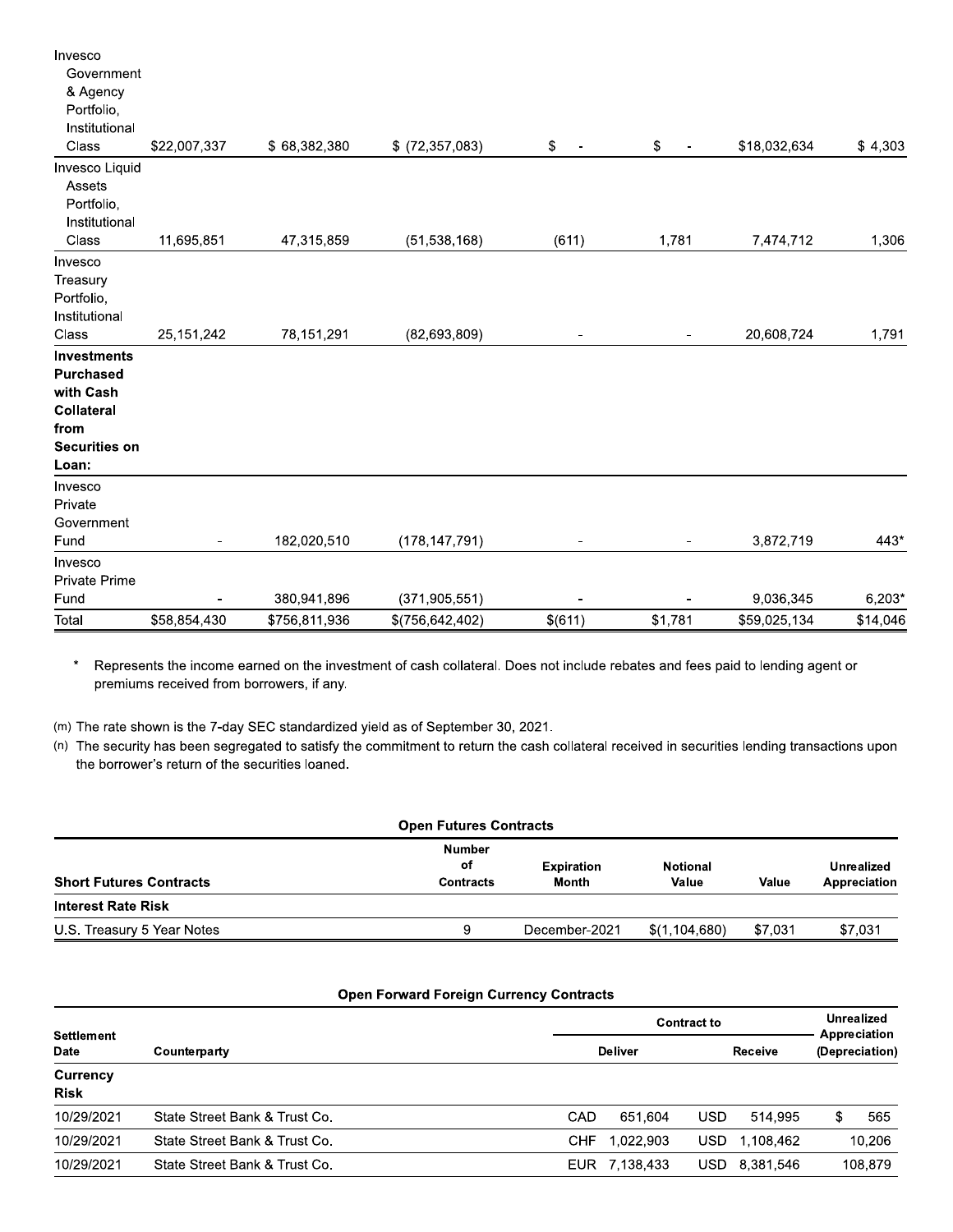420,885

Subtotal-Appreciation

See accompanying notes which are an integral part of this schedule.

Invesco V.I. Equity and Income Fund

| <b>Open Forward Foreign Currency Contracts—(continued)</b> |                                                 |            |                   |            |           |                                |  |  |
|------------------------------------------------------------|-------------------------------------------------|------------|-------------------|------------|-----------|--------------------------------|--|--|
|                                                            |                                                 |            | <b>Unrealized</b> |            |           |                                |  |  |
| Settlement<br>Date                                         | Counterparty                                    |            | <b>Deliver</b>    |            | Receive   | Appreciation<br>(Depreciation) |  |  |
| Currency<br>Risk                                           |                                                 |            |                   |            |           |                                |  |  |
| 10/29/2021                                                 | State Street Bank & Trust Co.                   | CAD        | 6,946,078         | USD.       | 5,437,066 | \$ (46, 749)                   |  |  |
| 10/29/2021                                                 | State Street Bank & Trust Co.                   | USD        | 1.108.374         | <b>CHF</b> | 1,022,903 | (10, 116)                      |  |  |
| 10/29/2021                                                 | State Street Bank & Trust Co.                   | <b>USD</b> | 327.355           | <b>GBP</b> | 238.850   | (5, 519)                       |  |  |
|                                                            | Subtotal-Depreciation                           |            |                   |            |           | (62, 384)                      |  |  |
|                                                            | <b>Total Forward Foreign Currency Contracts</b> |            |                   |            |           | \$358,501                      |  |  |

Abbreviations:

CAD - Canadian Dollar

CHF - Swiss Franc

 $EUR - Euro$ 

GBP - British Pound Sterling

USD - U.S. Dollar

The valuation policy and a listing of other significant accounting policies are available in the most recent shareholder report.